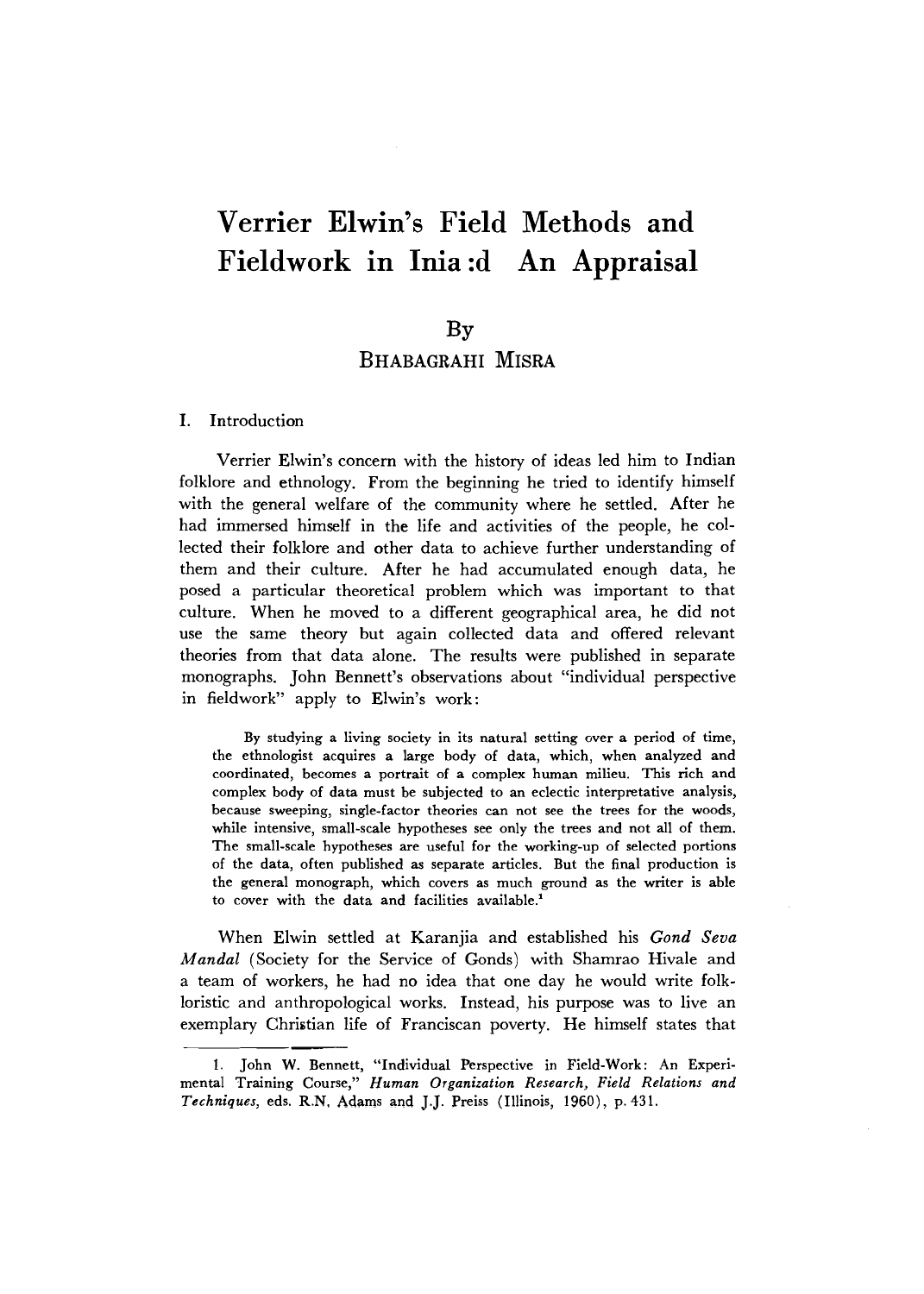they did not intend "to take an exclusive interest in the tribes but were concerned with everybody who was poor and exploited."<sup>2</sup> They planned "to build up a settlement to help the people and to base our policy and way of life on a mixture of Franciscan and Gandhian ideas."3 But once he decided to do intensive research among the tribes where he lived, as well as those in other parts of India, he remembered the obligations of a social scientist,in spite of his individual bias. Certainly he was conscious of his role as a humanitarian worker, and his humane and humanistic approach influenced his methodology as a social scientist. But he explains that "there is nothing whatever hostile to scientific enquiry in having an intense and affectionate interest in the people one studies, in desiring their progress and welfare and in regarding them as human beings rather than as laboratory specimens."<sup>4</sup> He approached anthropological study with a literary bias and was proud of having a humanistic background. He declared that "the study of folktales and myths, which some people regard as unworthy of the notice of a serious scholar, brought home to one the importance of the fears and anxieties of the people and the need to ensure that we did nothing that would intensify them."5

In order to comprehend Elwin's conclusions about the various tribes of India and their cultures, one must understand his field methods. Many assume that field research is a "rite of passage by which an individual becomes a fully qualified member of the profession" and is thus accredited to the institution of social science, for "what he does there and what he learns depends upon the community he chooses to study and upon the kinds of questions he asks."<sup>7</sup> However, to Elwin fieldwork was not a rite of passage, but the essence of his scientific, intellectual and, above all, spiritual mission. The goal of this mission was to comprehend the people and their culture, "who are alike in their common humanity and different in the circumstances of their realizations.',\*

Before the strategy and the techniques of Elwin's field methods are

<sup>2.</sup> Verrier Elwin, *The Tribal World of Verrier Elwin, An Autobiography* (New York, 1964), p. 105. Cited hereafter as *Autobiography.*

<sup>3.</sup> Elwin, *Autobiography* p. 105.

<sup>4.</sup> Elwin, *Autobiography* p. 141.

<sup>5.</sup> Elwin, *Autobiography,* p. 142.

<sup>6.</sup> *Anthropology of Folk Religion* ed. Charles Leslie (New York, 1960), p. vii.

<sup>7.</sup> Leslie, p. vii.

<sup>8.</sup> Leslie, p. xviii. See also: "All my life I have been in love with something, a cause, a tribe, a person. I fall in love in turn with every tribe I study. On the whole, I find the world a very lovable place and human beings, once you get to know them, very lovable creatures." Elwin, *Autobiography,* p. 323.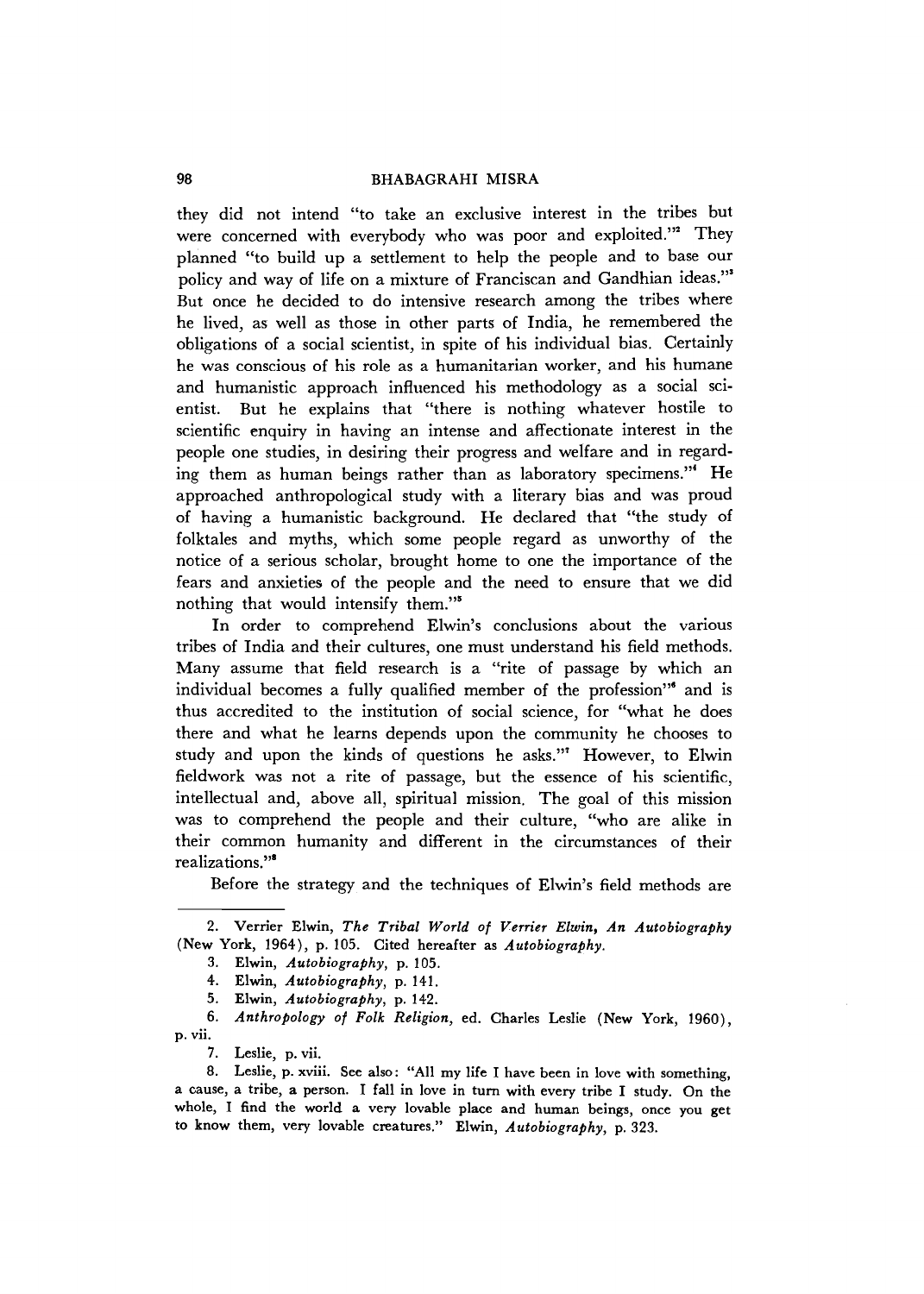analyzed, it may be worthwhile to note his own statement about them. He says:

For me anthropology did not mean 'field-work': it meant my whole life. My method was to settle down among the people, live with them, share their life as far as an outsider could and generally do several books together.... This meant that I did not depend merely on asking questions, but knowledge of the people gradually sank in until it was part of me.<sup>9</sup>

In general, these statements accurately describe his method. Each locale, however, brought unique experiences and problems according to the varied field situations and culture areas. He made his abode in the tribal village of Madhyapradesh almost a field station and research center, spending different time periods amongst the diverse tribes of India with their individual cultural complexities.

Elwin's study includes diverse "culture-areas,"<sup>10</sup> each containing a number of different ethnic and linguistic tribes, all within the geographically and politically complex country of India. A knowledge of this  $complexity<sup>11</sup>$  and the time period he spent in each area under differing  $circ$  is a pre-requisite for examining his field methods. In the Indian context, the tribes he studied are not isolated groups; they have been constantly interacting with the main-stream of Indian culture and civilization from historic times. Thus, Elwin's work and study are unique when compared with the work done by anthropologists and folklorists in isolated primitive communities. A second factor that confronts the investigator is the period of time he lived among the tribes. He himself was a severe critic of researchers who spent a limited time with a tribe and yet wrote monographs about their culture. In an address to the Bihar Research Society, he remarked in unequivocal terms:

University professors seem content to make an occasional expedition of a fortnight and use the notes they take for the rest of their lives. Students spend a few hectic months preparing a thesis for a D. Phil., and then seem to lose all interest in the subject. Administrators, who in the spacious days

<sup>9.</sup> Elwin, *Autobiography,* p. 142.

<sup>10.</sup> For explication of this term see A.L. Kroeber, "The Culture-area and Age-area concepts of Clark Wissler," Methods in Social Science, a Case Book, ed. S.A. Rice (New York, 1931), pp. 248-265.

<sup>11.</sup> For discussion of this problem see S.N. Eisenstadt, "Anthropological Studies of Complex Societies," *Current Anthropology*, II (1961), 201-222 and "Comments," Current Anthropology, IV (1963), 319-323.

<sup>12.</sup> Here I refer to the pre-independent and post-independent situations in India in connection with anthropological researches. Elwin describes them in detail in *Autobiography*, pp. 40-99, 140-200, 224-265.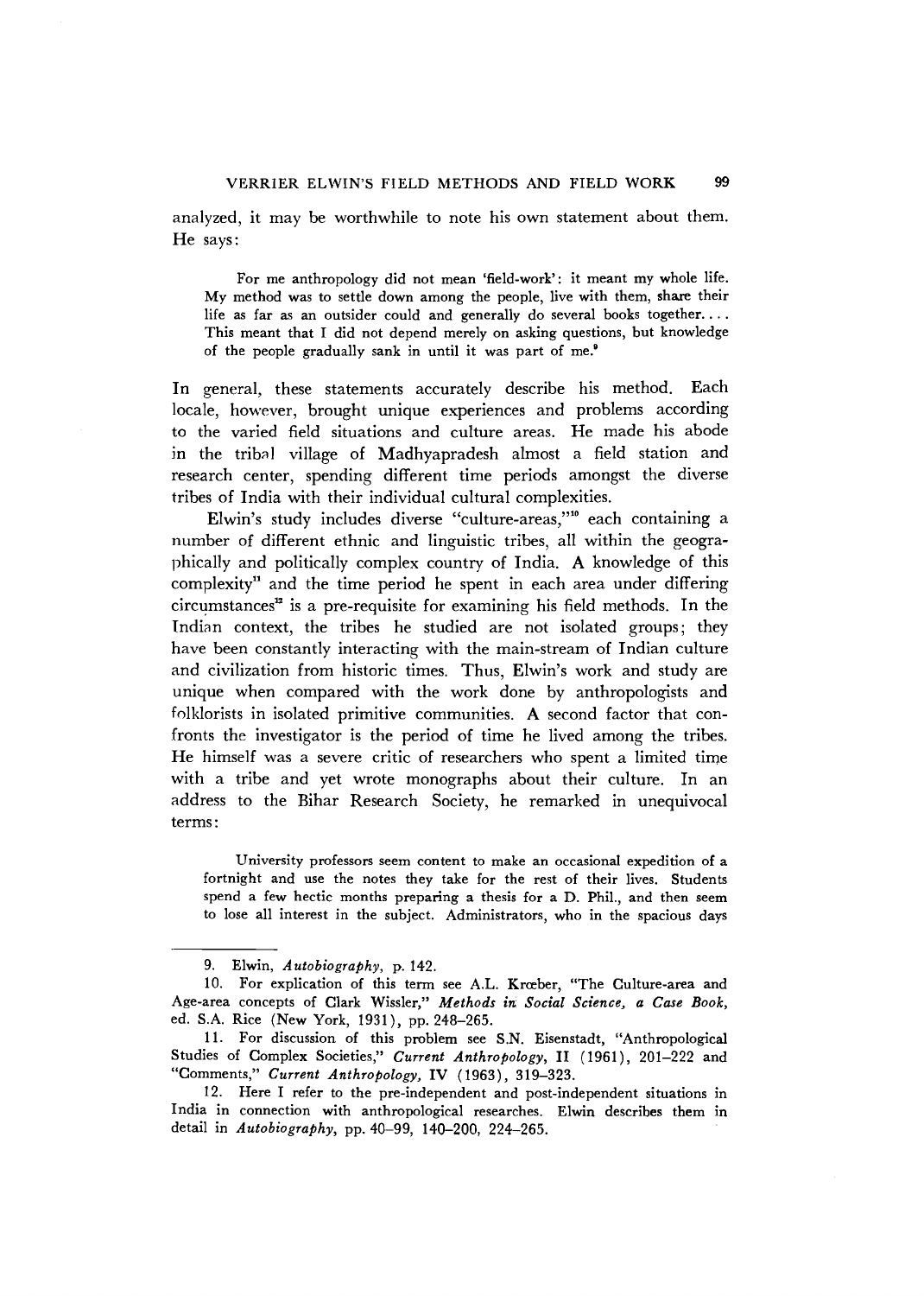of Dalton and Grooke, were able to collect much valuable material, now are far too preoccupied. The trained professional anthropologist is still a rarity.<sup>18</sup>

The extent to which this remark illuminates his methodology will be revealed later in this chapter. In summary, although Elwin's methodology was that of a social scientist, his motivation was that of a humanitarian, to draw administrative attention to "his people" and thus achieve their betterment. He believed:

This need not mean any lowering of the standards of research, still less a bias towards any particular theory. For it is the glory of science to direct the radiance of truth into the dark places of human life and transform them.<sup>14</sup>

This paper will focus on Elwin's approach of eclecticism<sup>15</sup> and the syndical method <sup>16</sup> which he advocated and established in the field of folklore scholarship in India. To facilitate study, I have divided his work into ethnographical materials and the corpus of lore he collected. I will consider the ethnographical monographs according to the contemporary political area to which they belong, and I will emphasize the contextual and human aspects of Elwin's problems in the field situation and the specific methods of investigation he used in each case. In the second category, corpus of lore, his collection methods and the problems of language and translation will be discussed in a single section irrespective of cultural areas concerned. Elwin was conscious of the fact that "texture, text and context"<sup>17</sup> alone can give an idea of a cultural whole and has provided cross-references for understanding the culture of a particular tribe. This dichotomy into ethnographical work and corpus of lore is made to evaluate all possible questions with which folklorists are confronted in understanding the importance of field methods in folklore scholarship, rather than the culture of the

<sup>13.</sup> Verrier Elwin, "Our Debt to India's Tribesman," JBRS, XXXIII, pts. I and II (1947), 98.

<sup>14.</sup> Klv/in, *Autobiography,* pp. 132-143.

<sup>15.</sup> For further elaboration of this term see Roger Abrahams, *Deep Down in the Jungle* (Hatboro, 1964), pp. 3-16.

<sup>16. &</sup>quot;While I am responsible for the final form in which the songs are printed, the translation was the work of a 'syndicate'-a gond magician, a Pardhan dancer, the village blacksmith, ourselves, and from time to time the local cowherd or the Baiga priest co-opted as advisory members." Hivale & Elwin, Songs of the Forest (London, 1935), p. 9. For the importance of teamwork in the field in comtemporary scholarship see Ralph Piddington, *Introduction to Social Anthropology,* (London, 1957), II, 571-574.

<sup>17.</sup> Alan Dundes, "Texture, Text and Context," SFQ, XXVIII (1964), 251-265.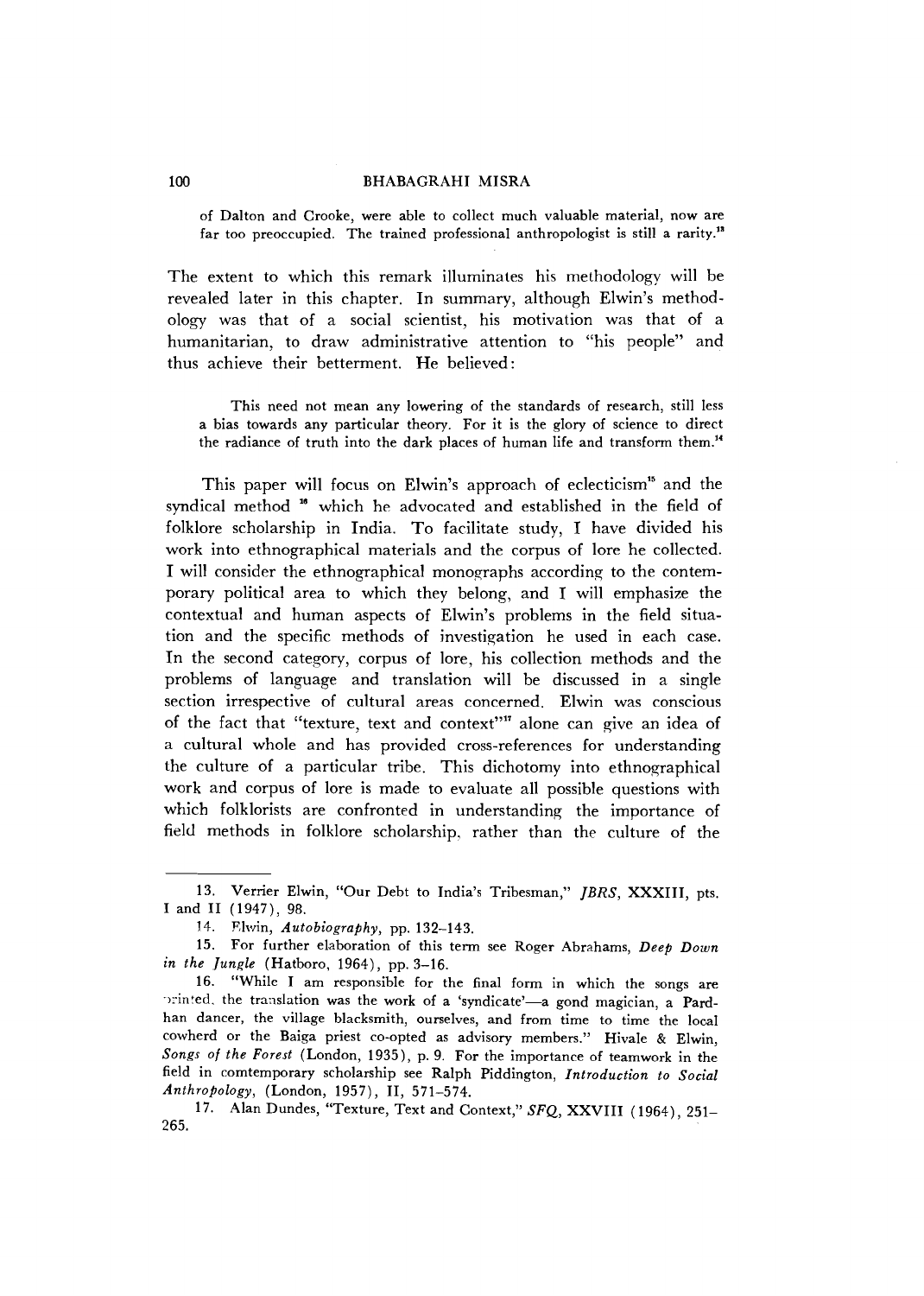tribes Elwin studied. In other words, it will be a "three level analysis"<sup>18</sup> of his field methods. In the ethnographical materials the focus will be the context, and in the corpus of lore, the text and the texture. In reality, as Thompson observes: "Folklore and ethnology have always had so intimate and well-recognised a relationship that it is not possible to draw exact boundaries between them."<sup>19</sup>

In order to understand the synthesis of Elwin's impressionism and objective observation, one must first recognize the problems he faced and then analyze the "strategy" and "techniques" he adopted in the field.<sup>20</sup> Field methods as they are conceptualized here are concerned with the human aspect of the researcher in relation to the people with whom he works in the field, rather than with the empirical data of methodology. Since Elwin was not motivated by academic inquisitiveness but by sheer love of the people and their problems as reflected in their oral tradition, the question of "the adaptation of techniques he brought with him" is not as important as "the adaptation of himself."<sup>21</sup> Once his strategy is visualised, the effectiveness of his techniques can be ascertained. As Adams and Preiss state:

The effectiveness of a technique varies partially with the originality of the investigator and his willingness to take certain operational risks. Research activities, like the behaviors they examine, become institutionalized; they become identified with certain types of loci and problems and by the same token, are 'off-limits' for other.<sup>22</sup>

#### II. Ethnographic Works

#### A. Madhyapradesh

Hiralal, in his presidential address to the anthropological section of the Indian Science Congress in 1922, refered to the complex problems encountered in studying the primitive tribes of central India. He emphasized the diverse theories of their origin, the process of acculturation, and, particularly, the problem of ethnographical inquiries. For example, he explained:

<sup>18.</sup> Dundes, p. 265. Dundes advocates the "three level analysis" for defining folklore methods. I have adopted his terminology in analyzing Elwin's field methods.

<sup>19.</sup> Stith Thompson, "Advances in Folklore Studies," *Anthropology Today:* International Symposium on Anthropology, ed. A.L. Krœber (New York, 1952), p. 589.

<sup>20.</sup> Piddington, pp. 527-528.

<sup>21.</sup> R.N. Adams and J.J. Preiss, p. vii.

<sup>22.</sup> Adams and Preiss, p. 218.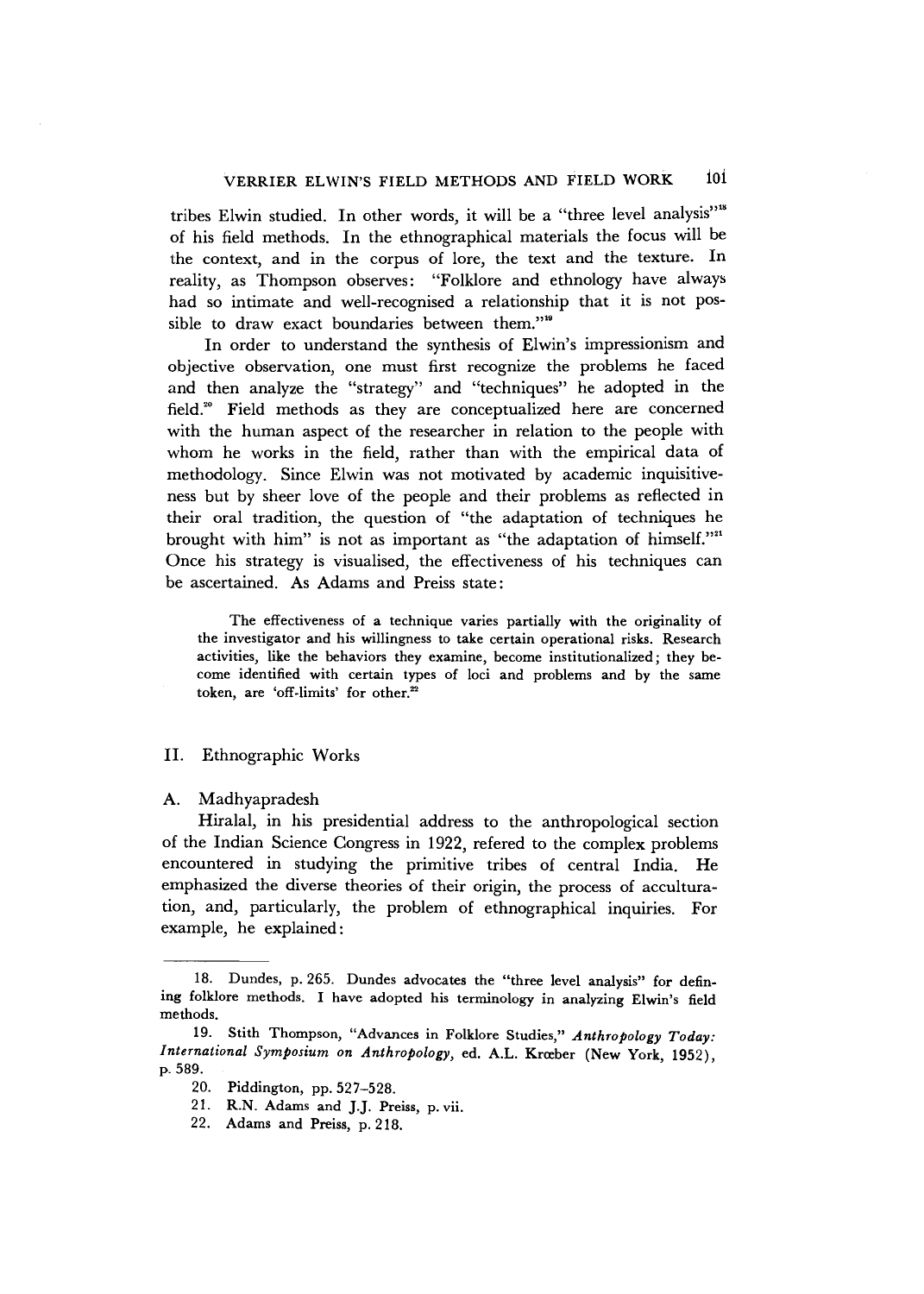Thus the primitive people have not only accepted opprobrious names the etymology of which they did not know but have even condescended to yield to the whims of the dominant race in accepting wrong names imposed on them through the ignorance of the former.<sup>23</sup>

To clearly understand the tribes, their language and lore under such circumstances requires a prolonged investigation before forming theories.24 Elwin devoted twenty-two years of his anthropological researches in Madhyapradesh to gaining full comprehension. During this period he extensively toured the area to gather materials on particular tribes distributed over a wide geographic area yet sharing common beliefs, mores and tradition.

From the beginning he was interested in the Gond tribes and their welfare. For the purpose of research he divided these tribes into three distinct classes, i.e., old Gond aristocracy, Hinduised Gonds, and those resisting alien culture but not completely out of its influences.<sup>25</sup>. In describing the Gond tribes, Elwin says:

Their religion is characteristic and alive; their tribal organization is unimpaired, their artistic and choreographic traditions are unbroken; their mythology still vitalises the healthy organism of tribal life.<sup>26</sup>

He became so involved with this tribe that he married a Gond girl,<sup>27</sup>

26. Social Service Quarterly, p. 103.

<sup>23.</sup> Hiralal, "The Aborigines of Central India," Man in India, II (1922), 17-18. For further information on the problem of studying tribes of the central provinces see S. Hislop*,Papers Relating to the Aboriginal Tribes of the Central Provinces* (Nagpur, 1966).

<sup>24.</sup> For a similar situation concerning American Indians see Franz Boas's remark: "Such a confusion of dialects and languages exists here that it is very difficult to accomplish anything in a short time. The material overwhelms me." Letter by Boas quoted in *Pioneers of American Anthropology,* ed. June Helm (Washington, 1966), p. 159.

<sup>25.</sup> Verrier Elwin, as quoted in Social Service Quarterly, XXVIII, no. 3 (1942), 103.

<sup>27.</sup> Verrier Elwin, "I Married a Gond," Man in India, XX, no. 4 (1940), 228-255 sheds light on his participation, not in the anthropological sense. Kenneth S. Goldstein in *A Guide for Field Workers in Folklore* (Hatboro, 1964), p. 67 comments on the role of the collector's wife:

Not only is she in an excellent position to socialize with local women and collect women's lore, but she is the entree for the male collector into the private world of women's activities and gossip as well as to children's life in the community.

In this connection it should be borne in mind here that Elwin's wife was a tribal woman and she accompanied Elwin on almost all field trips in Madhyapradesh and Orissa. As Elwin himself observes, this helped him in making initial contact and resulted in better rapport.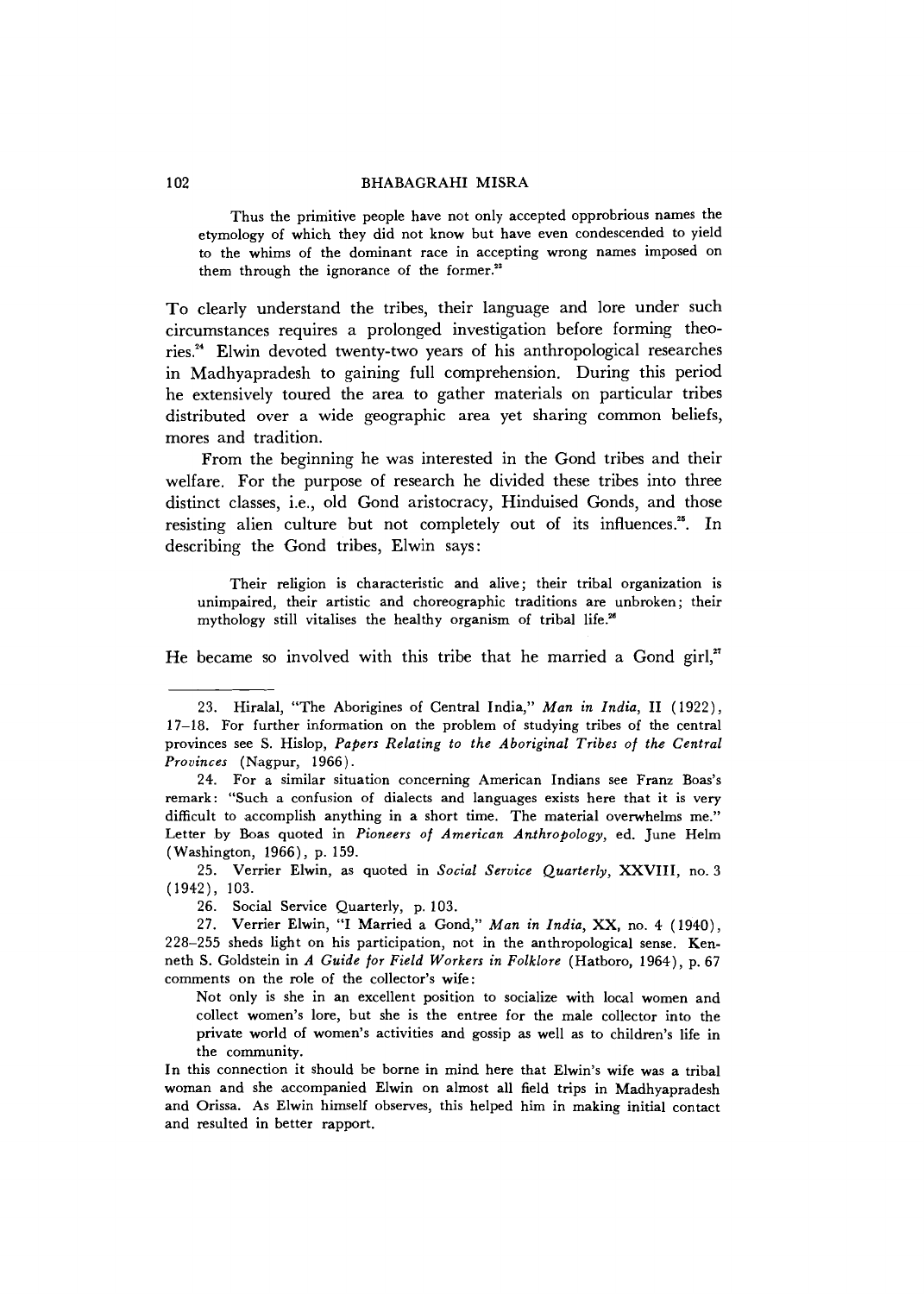who assisted his researches in Madhyapradesh. His marriage made him almost a member of the community, but at the same time he remained the "invisible man,,"<sup>28</sup> i.e. the anthropologist| The results of his Madhyapradesh researches were twofold: the ethnographic monographs *The Baiga* (1939*),The Agaria* (1942*),Maria Murder and Suicide* (1943), and *The Muria and their Ghotul* (1947); and a general introductory book about the attitude of anthropologists toward tribal administration called *Loss of Nerve* (1944).

A brief look at Elwin's diary from 1932-1935, *Leaves From the Jungle: Life in a Gond Village*, provides essential background for analysis of the basic theoretical problem in each of the four monographs) and the analysis of the contextual and human aspects of the field situation in each case. The diary gives a clear picture of the situation in which he lived, and of the maintenance of rapport with his informants. It also gives an overall view of his life, explaining his impetus for undertaking later scientific inquiries. A review of the diary in *The New Statesman* contains the following comments which reflect Elwin's work at the time and which explicate the nature of his mission. According to the reviewer, Elwin

. . . established an ashram (headquarters) from which and of which and of his great proteges and friend she writes 'so fully', so wisely, and so wittily, that we know them more intimately and more thoroughly, as we laugh with them, and at them, than any primitive people that have been shown to us in books. Mr. Elwin's ashram with its chapel and dispensary, its school and its rest house and its leper colony, is built in the Gond manner, but with little details of sanitation, etc., that the Gonds have overlooked, and with flowers everywhere where flowers will grow. Here where all creeds are honoured and Christianity is practised rather than preached, Mr. Elwin and his Indian friends live and work.2®

Although the review and the book do not have theoretical significance of great magnitude, they reveal the pre-field preparations of an anthropologist at work, and the hypotheses he was silently formulating. The testing of hypotheses had to come later.

The history of scientific investigations offers two approaches to knowledge of man and his works, the *rationalistic* and the *empirical* approach. The former is based on the reasoning process and the latter on the sense perceptions. Contemporary social science research accepts neither one alone, but rather a *synthesis*.<sup>30</sup> In the early phase of his

<sup>28.</sup> Elwin, *Autobiography,* p. 150.

<sup>29.</sup> *The New Statesman*, London (October 24, 1936), p. 8.

<sup>30.</sup> Harris K. Goldstein, *Research Standards and Methods for Social Work-*

*ers* (New Orleans, 1963), pp. 6-7.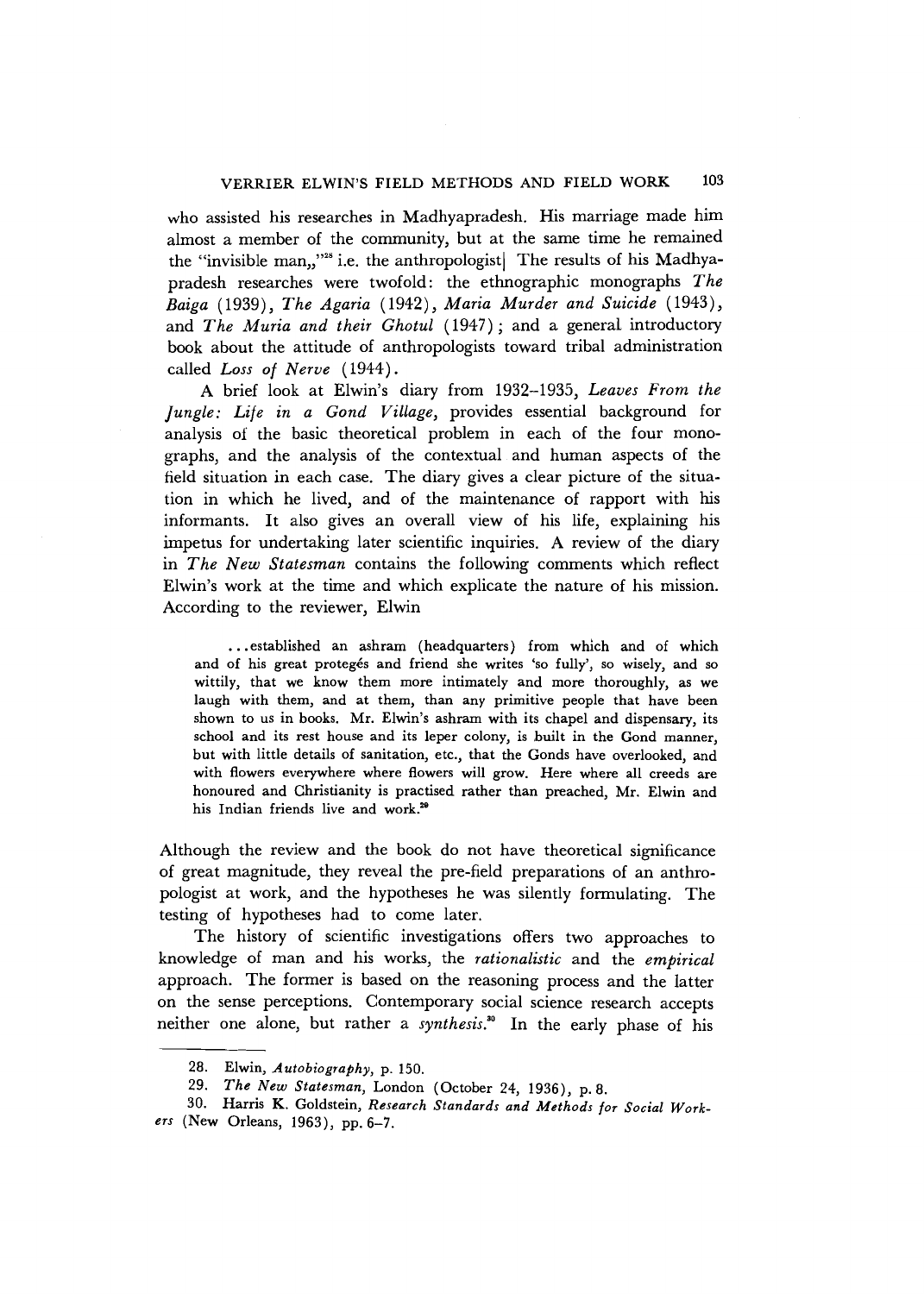work, Elwin was trying to understand the situation both through rationalistic and empirical approaches. The outcome, or synthesis, is revealed in the monographs. As Harris Goldstein says:

The scientific method is often considered self-corrective because of this relationship between theory and explanation on one hand and observations on the other, where theory and explanation are modified until they agree with the observations and observations are continued until they can be explained and predicted by theory.<sup>31</sup>

*Leaves from the Jungle* was the result of a period of preliminary observations which led later to systematic inquiries. One such observation occurs in Elwin's diary:

December 30. In the morning we are visited by a picturesque group of wandering minstrels called Bhimas, apparently an offshoot of the Gond tribe. Some of their songs quite charming, and their dancing excellent, but they are not very well informed about the facts of life. 'Do you know anything of your past?' we ask all agog for some fresh anthropological information. 'We don't know anything about the past; what we are interested in are our stomachs. '-Have you ever heard of Mahatma Gandhi?' we asked then, applying this universal test of wider intelligence. 'We are not interested in Mahatmas: all we care for is the stomach 'they reply again, affectionately patting that organ.'32

A fellow anthropologist further clarified Elwin's participant observation and practice in the field situation. Visiting Elwin in 1938, the missionary-anthropologist Edwin Smith described the contextual situation and remarked about Elwin:

Another day I wanted to go and see the Baigas in their homes and Elwin, Shamrao and I went off in the car, Shamrao driving and Elwin in the back with a little naked brown boy cuddling up to him. We went through the plain first of all; then into the forest along a road labelled 'unmotorable' -- and it was! We came to the vilage-an extraordinarily interesting experience. They live in a sort of rectangular village, the houses being arranged on three or four sides of a square. We were greeted by the chief. He told us that he waslOOyears old at least. He might very well have been.

Men and women danced,I won't say with equal zest of the Africans, but they did dance in a pleasureable fashion. One could sense without any difficulty that Elwin and Shamrao fitted in with these people—no standoffshness, but an atmosphere of perfect trust and friendliness between them.<sup>33</sup>

<sup>31.</sup> Goldstein, p. 8.

<sup>32.</sup> Elwin, *Leaves from the Jungle: Life in a Gond Village* 2nd Ed. (London, 1938), p. 175.

<sup>33.</sup> Edwin Smith quoted in Shamrao Hivale, *Scholar Gypsy, A Study of Verrier Elwin* (Bombay, 1946), p. 201.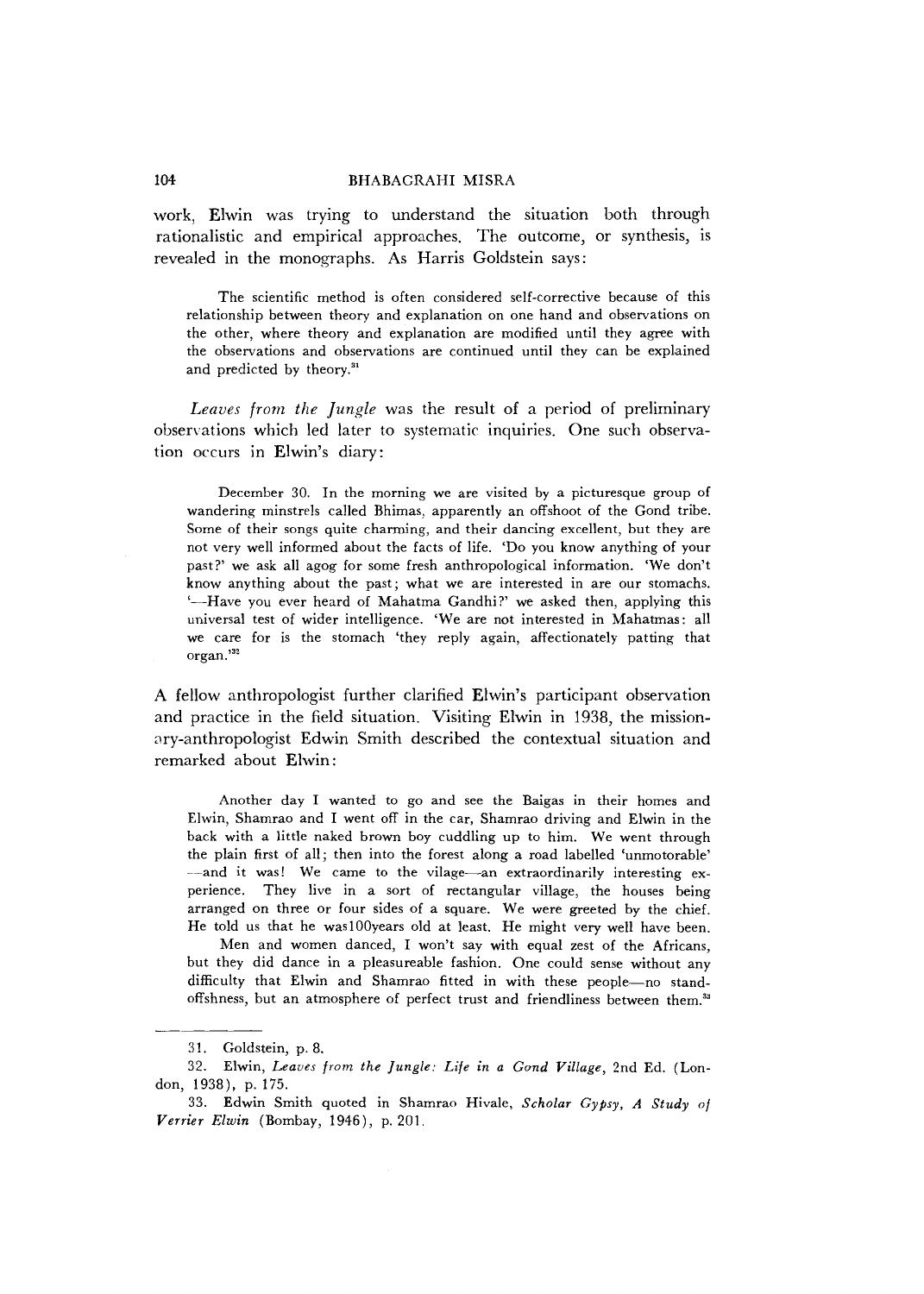In the first of his ethnographic monographs, *The Baiga,* Elwin included routine sections on all aspects of Baiga life that would be expected in any ethnographic work. As has been indicated in the introductory section, like Boas<sup>34</sup> he did not begin with a hypothetical problem to be solved but sought to collect data from which a hypothesis or a theory might be drawn. In *The Baiga* the focus is *Bewar-cuttmg* (shifting cultivation) and the traditional lore and beliefs connected with it which motivated and influenced the life of the Baiga. To complete this gigantic task he visited all the areas inhabited by these tribes, "talked freely with hundreds of Baiga in their own language, made many intimate friends, overheard a great volume of village gossip, settled a host of quarrels and disputes, and assisted at nearly all the ceremonies described in this book."<sup>35</sup> This monograph was the fruit of six years' probing into the particular problem in mind from 1932 to 1938. During this period he collected all data pertinent to *Bewar-cuttmg,* as well as other problems and aspects which set *Bewar*cutting as the nexus in Baiga culture.

Speaking about this contextual situation and the human aspect of field methods,Elwin said: "My nearest English neighbors were a hundred miles away: I was thus compelled not only to work but to relax in tribal company."<sup>38</sup> As a "participant community-worker"<sup>37</sup> rather than just an observer, he was able to identify himself with other members of the community and thus obtain information about the feelings of the people. Such a situation gave him the opportunity to understand the people, their traditions and problems in great depth. At the same time he could formulate the theoretical problem of the Baiga culture in a meaningful way by emphasizing *Bewar-cuttmg.* By identifying himself with the people and their problems and at the same time observing with scientific detachment, Elwin lived up to a social scientist's standards. Benjamin Paul observes: "Participation implies emotional involvement; observation requires detachment. It

<sup>34.</sup> Gladys A. Reichard, "Franz Boas and Folklore," in *American Anthro*pologist, VL, iii, pt. 2 (1943), 53-54, says about Boas: "He himself did have theories, but it is one of his most outstanding characteristics that he did not feel a compulsion to defend them *if* the materials dictated otherwise."

<sup>35.</sup> Elwin, The Baiga (London, 1939), p. xxviii.

<sup>36.</sup> Elwin, *The Baiga,* p. xxix.

<sup>37.</sup> During this period, I prefer to call him a "participant communityworker" rather than an observer since his basic motivation in living in such a community was social service. Observations as an anthropologist were secondary to the basic ideal. Moreover, the time factor was of no concern to him. In the anthropological and folkloristic sense, it was beyond the limitations of a participant-observer.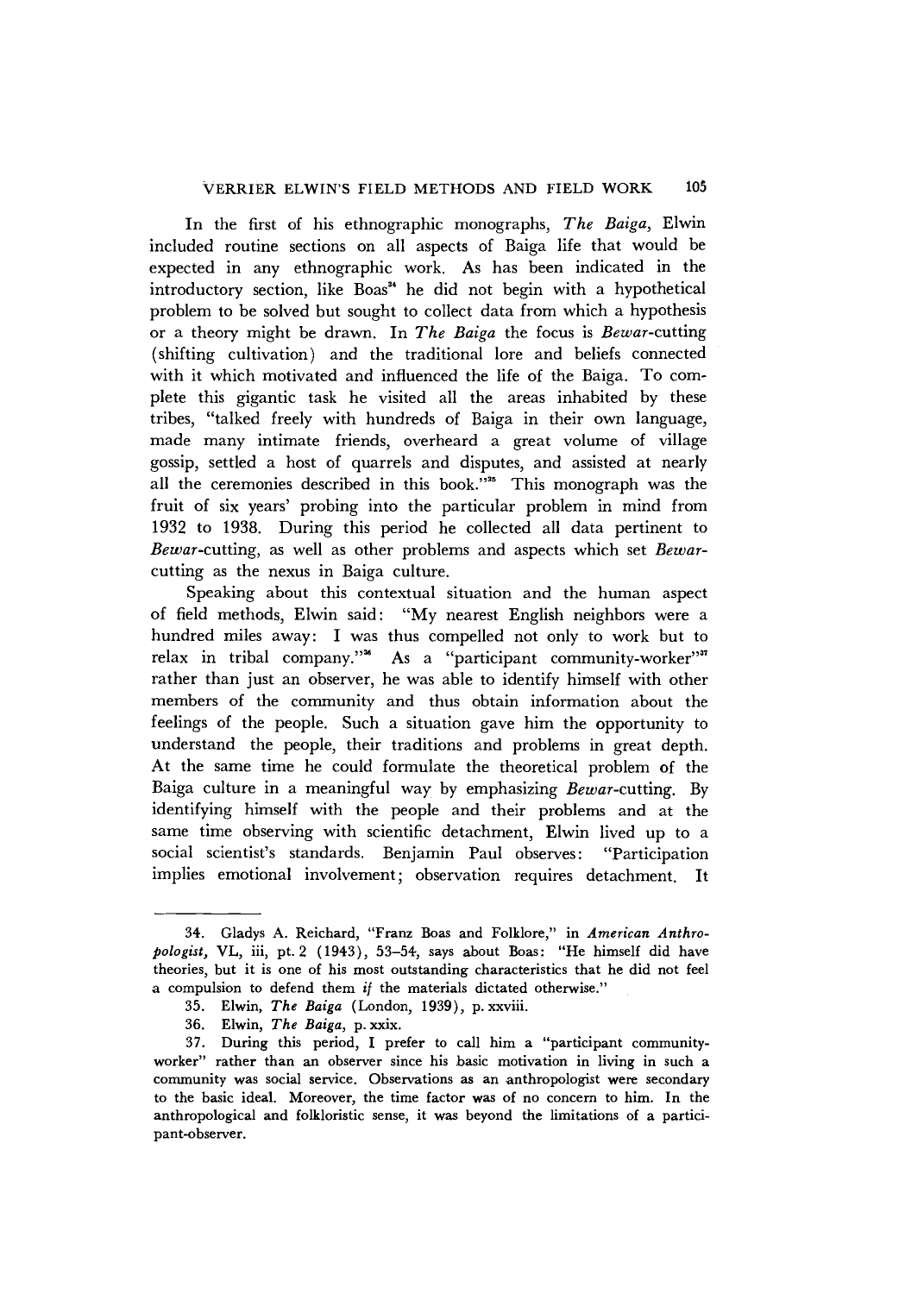is a strain to try to sympathize with others and at the same time strive for scientific objectivity."<sup>38</sup> But to Elwin, "scientific objectivity" meant not to solve a particular ''small-scale hypothesis" but to understand the core-problem of a culture in order to device means of preserving the culture rather than allowing it to fall before an alien culture. Further, he had a role more unique than that of an academician, a missionary or an administrator. This in one way gave him the opportunity to understand the culture in its many-faceted expression. He himself stated:

I had the further advantage of being neither an official who might seem too alarming nor a missionary who might seem too respectable. I was simply regarded as an amiable and eccentric person who was interested in everybody and everything, and to whom people could say anything that came into their heads. I was the Bhumia-sahib.<sup>39</sup>

Elwin described his relationship with the people and their observations about him thus:

One of the greatest compliments an ethnographer could be paid was given me by a Baiga in Pandaria. We had visited his village and been received with great friendliness but none of the fuss and deference which the touring officer generally receives. One of my company was annoyed at this and said to the villagers: 'Here is a sahib; he must be someone important. Why don't you make proper arrangements for his reception?' The Baiga laughed at this. 'We know it's only *bara bhai* (the usual name for me). He is such an ordinary man *(mamuli admi)* that when we see him coming we say, oh, it's only *bara bhai*, there's no need to bother.<sup>40</sup>

By not following a routine and accepted path in the collection of folklore, but by devoting himself to a cause, Elwin created his own methodology in the field. No method can be right for all situations; since methodology helps in understanding a situation, new situations demand a change in methodology. This was true in the case of Elwin. As regards the specific methodology he adapted in *The Baiga,* he collected short autobiographies of men and women "for these give a clear and immediate insight into those things which the Baiga themselves consider memorable."<sup>41</sup> At the same time he was in a position

<sup>38.</sup> Benjamin D. Paul, "Interview Techniques and Field Relationships," Anthropology Today (Chicago, 1953), p. 441.

<sup>39.</sup> Elwin, *The Baiga,* p. xxviii.

<sup>40.</sup> Elwin, The Baiga, pp. xxviii-xxix.

<sup>41.</sup> Elwin, The Baiga, p. xxviii.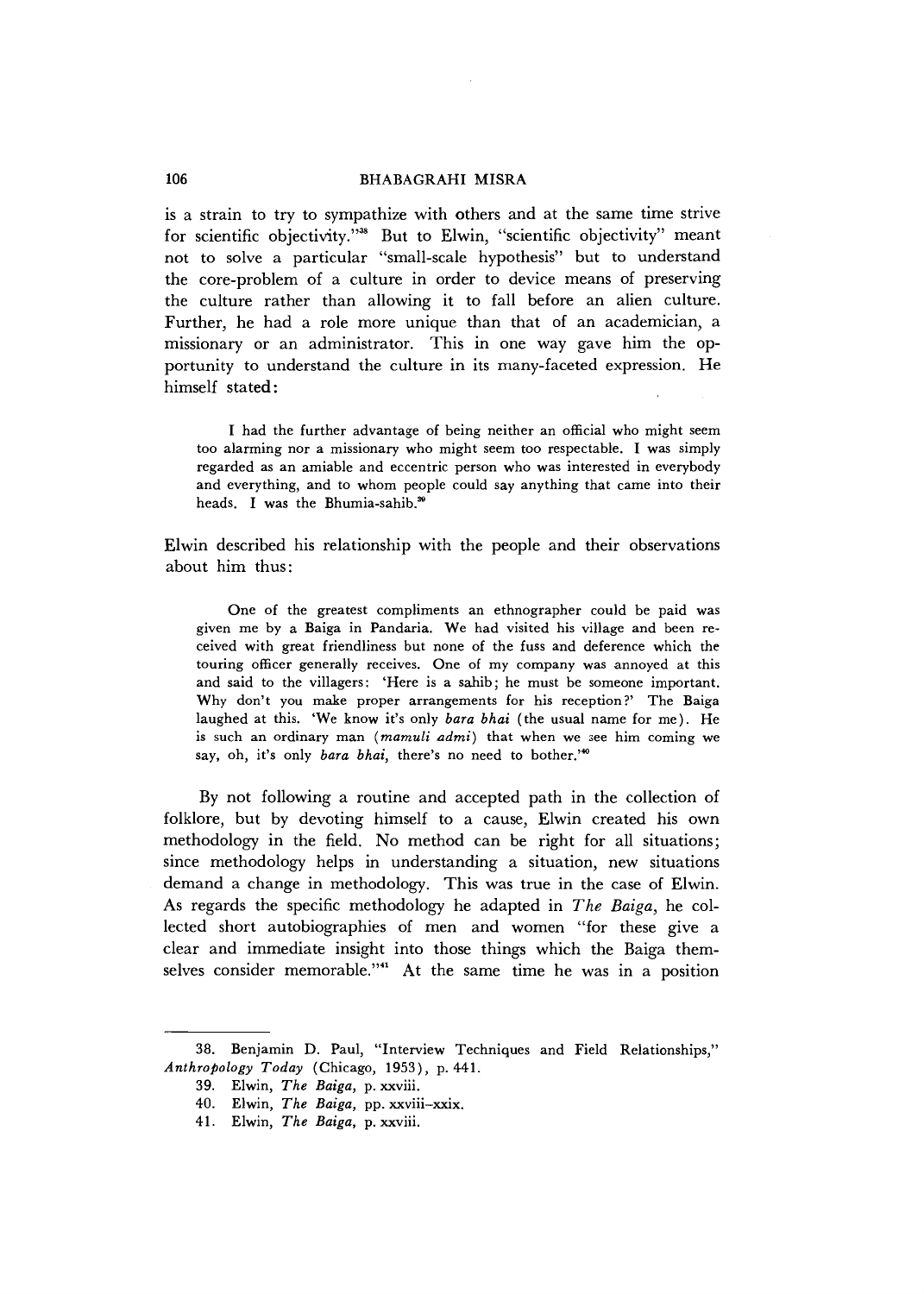to check his data with the help of these autobiographies.<sup>42</sup>

In addition to this particular methodology in corroborating his observations with the autobiographies, Elwin also described his unique experiences and the native people's assistance to him in cases of physical distress. He related one such situation:

The next morning, I was standing in the forest when a large pig lumbered up to me with a leaf in its mouth which it dropped at my feet. I was rather moved by this—sort of Francis among the birds touch, I thought and then forgot all about it. But no sooner had I returned home than I went down with a violent attack of fever. The local magicians waited on me, and soon diagnosed the cause— the witch of Bohi, annoyed at my presence in the village, had put magic into a leaf and sent it to me by her pig. They immediately took necessary measures and I recovered.<sup>43</sup>

This account displays Elwin's keen observation, and at the same time gives facts about that which Malinowski has called the "imponderabilia of actual life."<sup>44</sup>

In his second monograph*,The Agaria,* Elwin wanted to collect autobiographies of his informants, but such a methodology proved unsuccessful in a new situation, as he found: "I made many attempts to collect autobiographies as I did easily and successfully from the Baiga, but I failed to get anything worthy of a permanent record."<sup>65</sup> The central theme of this monograph is the "marriage of myth and craft." Again Elwin was the pioneer worker among this tribe scattered all over Madhyapradesh and some of the bordering areas of Bihar and Orissa. The literature about this tribe was not only scanty but inaccu-

<sup>42.</sup> Collection of life histories either in biographical or autobiographical form have been an accepted methodology both in folklore and anthropology. For example, see Richard M. Dorson's life-sketches of his informants in many of his books and articles. Clyde Kluckhohn calls it "expressive interview" in *The Use of Personal Documents in History, Anthropology and Sociology* (New York, 1945), pp. 106-108.

<sup>43.</sup> Elwin, *Autobiography* p. 149.

<sup>44.</sup> Bronislaw Malinowski, *Argonauts of the Western Pacific* (New York, 1961), p. 24; see also W.V. Grigson's statement: On two decent tours I have taken this book *(The Baiga)* with one, have shown many Baiga its illustrations, and talked to them of its contents; I can testify to its great general accuracy, and its value as a key to their confidence. Far from resenting anything written in it, they are naively proud that so full a record of their life has been made, "Review of *The Baiga"*, *Man*, XLI (1941), 39.

<sup>45.</sup> Verrier Elwin, *The Agaria* (Bombay, 1942), p. xxviii.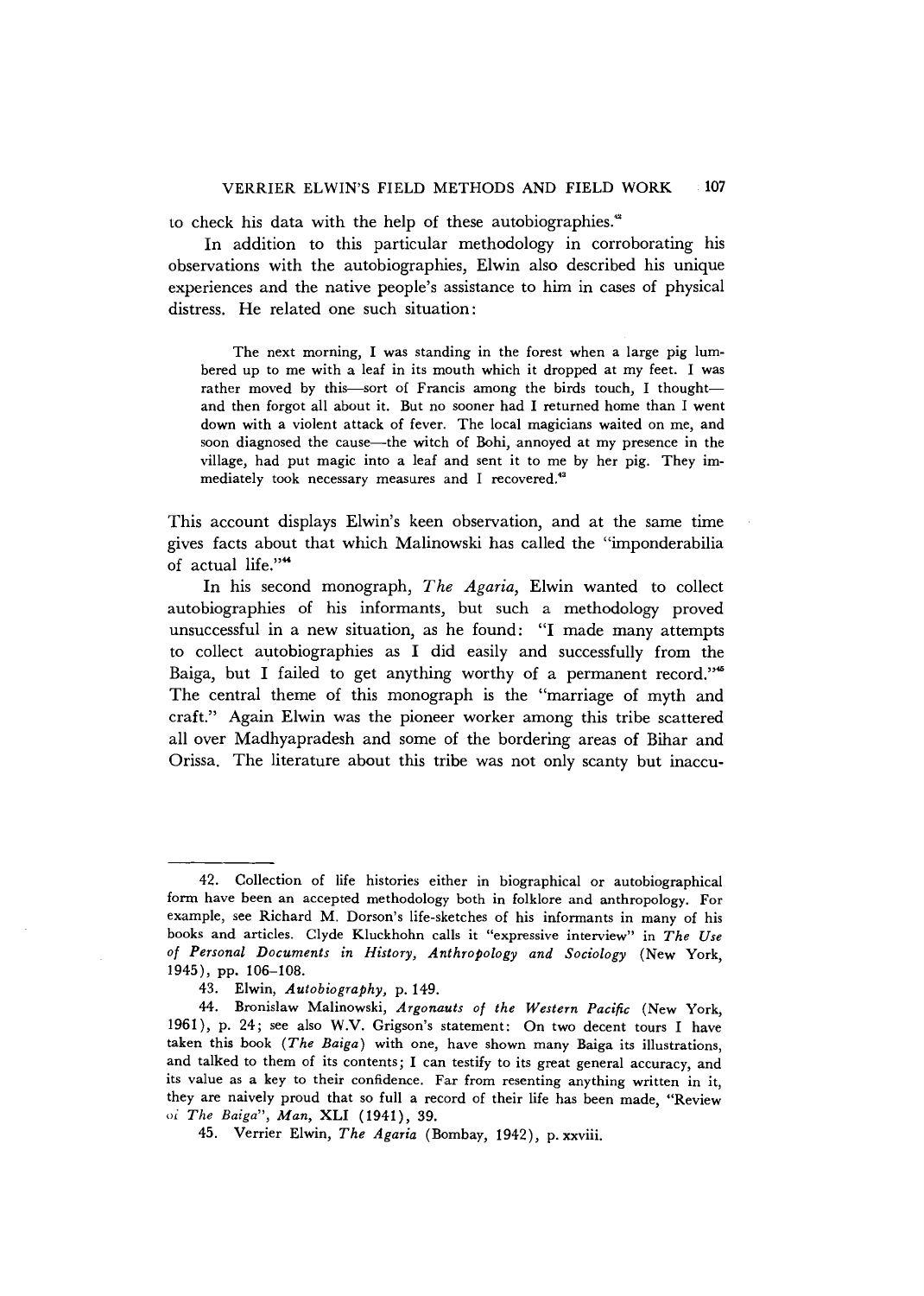rate." Condemning the methods of the earlier scholars in this field, Elwin said:

It must sound, I am afraid, ungracious and ungenerous to decry the methods and results of these older and pioneer scholars, but it is necessary because there is a dangerous tendency among the younger Indian anthropologists to follow their example. There is a tendency to scamp personal investigation on the spot, to make brief visits of a fortnight or less to a district and then write about it, to conduct inquiries from the veranda of a dak bungalow.<sup>47</sup>

He went on to criticize such an interview conducted by another investigator in his presence and with the help of a police officer.<sup>48</sup> For the purpose of obtaining exploratory information on the Agaria, he made several trips to different areas to get first-hand information about the distribution of the tribe. He understood clearly that reliance on government records and officials was not helpful. Dependence on assistance from administrators in that particular period of time was unsuitable for scientific consideration, as Elwin explained:

. . . the Tahasildars of certain districts in the Province were asked to compile lists of villages in which there were Agaria smithies. This, you would say, was a simple enough business and, since government taxes the smithies, almost a speciality of Revenue officials. Yet every list was hopelessly inaccurate and useless, not only for the purpose of science but even as guide to research.<sup>40</sup>

Reaffirming his belief in the necessity of fieldwork in such a situation, Elwin declared:

You can not observe mankind from the howdah of an elephant. There is no substitute for fieldwork. There is no substitute for life in the village, among the people, staying in village houses, and enduring the physical distress as well as the possible misunderstandings that may arise.<sup>50</sup>

He believed that "the truth is told to those who are loved," and data cannot be "bought by presents of liquor and tobacco." To be a field

<sup>46.</sup> Kenneth S. Goldstein in *A Guide for Field Workers in Folklore* (Hatbore,  $1964$ ), pp.  $37-38$ , suggests that the collector should have an acquaintance with the literature about the people in the area before he starts his investigation. In this case Elwin happened to be the pioneer worker in a virgin field only touched by W. Reuben, the classicist French scholar, who was only interested in historical reconstruction of the Asur tribes of Ghhotanagpur. He conjectured their relation to the Asurs (demons) of Indian mythology.

<sup>47.</sup> Elwin, *The Agaria,* p. xxxi.

<sup>48.</sup> Elwin, *The Agaria,* p. xxxi.

<sup>49.</sup> Elwin, *The Agaria* p. xxix.

<sup>50.</sup> Elwin, *The Agaria,* p. xxxi.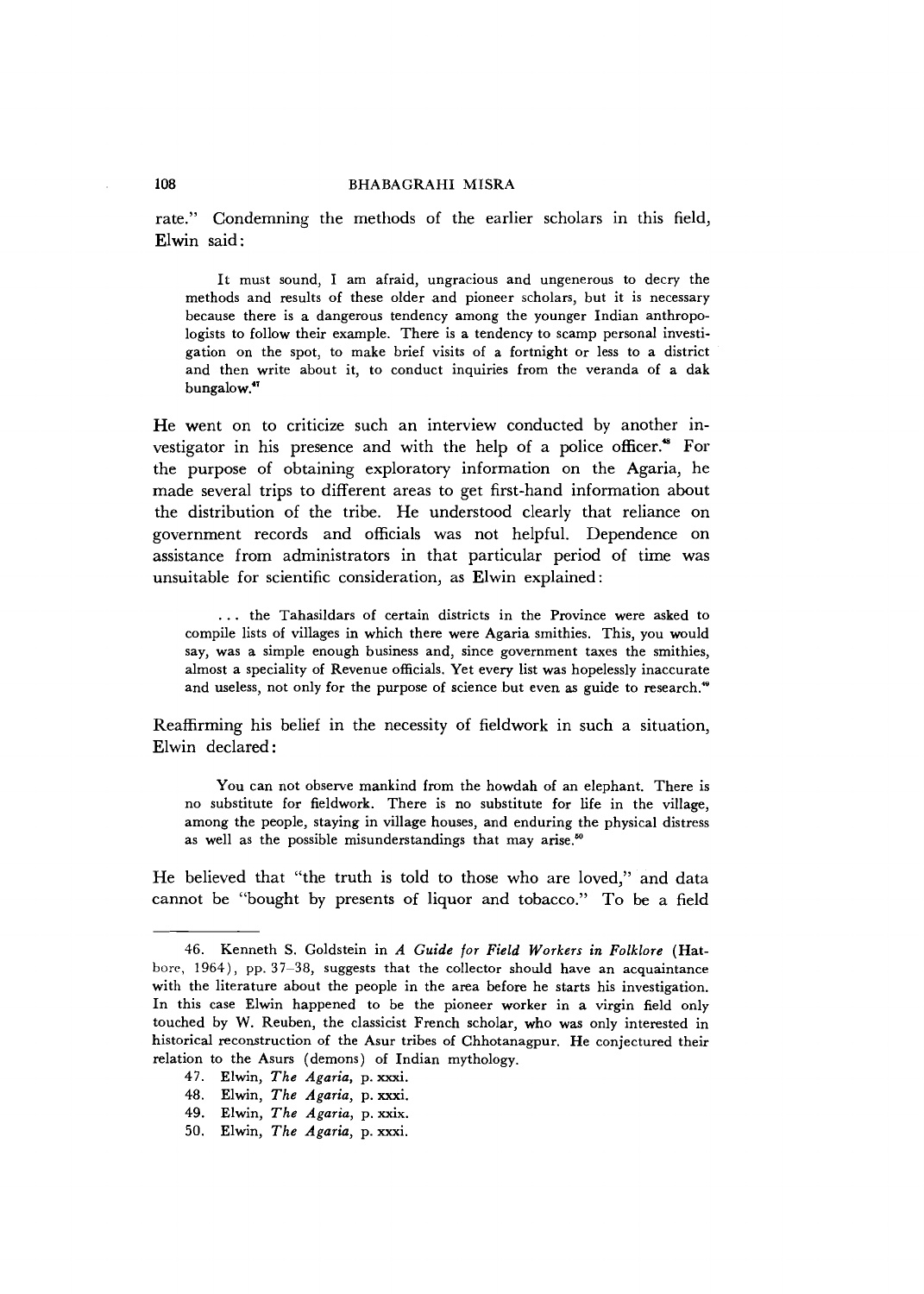worker among the tribes of India requires "long residence, intimate personal contact, knowledge of local idiom" and "trained Indian assistants." For this reason, as indicated earlier, he frequently criticised hastily-made generalisations. Before Elwin attempted to do his work, W. Reuben published a monograph on this tribe entitled *Eisenschmiede und Damonen in Indien* in 1939. Speaking about this monograph, Elwin said:

Time is of great importance. Reuben's monumental *Eisenschmiede und Damonen in Indien* was written after a sojourn of only a month among the Asur of Ghota Nagpur. No scholar, however brilliant, can expect the results of such hastily gathered inquiries to be accepted. The value of Reuben's book, however, is great. He puts the modern iron-smelter into an almost cosmic setting, and allows us to see him against the vast background of Sanskrit mythology.<sup>51</sup>

Elwin's comments in *The Agaria* were not based on hypothetical assumptions relating the iron smelters with the mythological Asurs but, instead, on contemporary beliefs. Describing how mythology vitalises crafts and how beliefs are ingrained in the life of the people, he quotes his own observation on one occasion:

Special reverence is always due to fire: it must not be kindled for some days after a death; it is dangerous to swear by fire; if a man urinates on fire, his penis may become swollen and covered with sores. This happened to an Agaria boy in Bhanpur (Karanjia). He tried many remedies without effect: at last he gave food-offering to Agyasur and recovered.®\*

*The Aparia* is full of such personal observations which reveal his intimate relationship with the people, "the people that lived every moment of their lives for an ancient craft and by a living myth." He championed their cause based on what Elwin considered the decay of the industry, which created anxiety, fear and poverty among the people. S. C. Roy, in the foreword to the book, rightfully observes:

... we are filled with admiration at the clear and comprehensive, accurate and scientific and yet deeply sympathetic delineation of the life and manners and mentality of one of the poorest and lowliest but withal most interesting forest tribes of India. Indian ethnology is fortunate in securing the wholehearted (and let us hope lifelong) services of a consummate scholar and a sturdy champion of the poor and the oppressed in Mr. Verrier Elwin, whose name is now a household word among the aborigines of the central provinces.<sup>83</sup>

<sup>51.</sup> Elwin, The Agaria, p. xxxii.

<sup>52.</sup> Elwin, *The Agaria,* p. 117. Motif. G 99.1.1. Tabu: Urinating on Fire (Fire-god).

<sup>53.</sup> Elwin, The Agaria, p. xiii.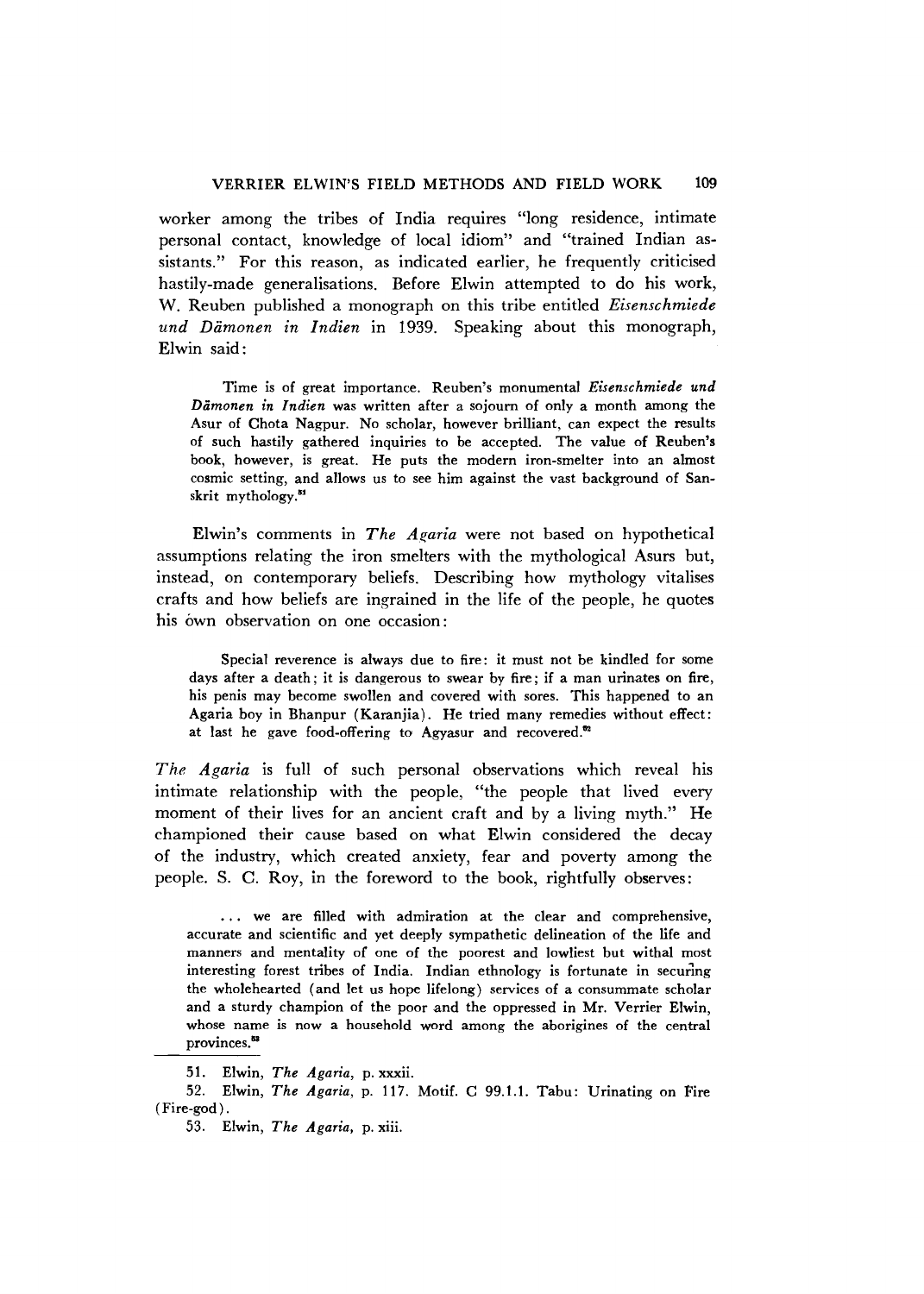In summary, in *The Agaria,* Elwin depends on the collection of folktales, beliefs and myths of the people connected with the age-old craft of iron-smelting. Particularly in the section on myth, he quotes a number of his personal experiences and observations, a technique that is a rarity in anthropological or folkloristic work in India. These observations give a lucid picture of the human aspect ot the field situation.

In *Maria Murder and Suicide,* although Elwin is concerned with a problem which would be of much interest to criminologists, his method is influenced by his love for folklore and oral tradition. As Hutton observes, Elwin "goes into the various causes leading to the commission of criminal acts, treats of the behaviour of the homicide after his crime, his dreams and so forth, of the attitudes of tribal society to the criminal, and of the treatment of the aboriginal prisoner in goal."<sup>54</sup> Elwin began to collect data about the criminals from the judicial records. After searching these records, he undertook the strenuous task of interviewing the criminals in and outside of the jail. Then he recorded the attitudes of the tribal people and their various beliefs and customs related to crime. As Emeneau remarks, "the amount of detail provided is most praiseworthy and makes this a notable ethnological treatise."<sup>55</sup> Speaking about the contextual situation in which the data were collected and about the manner in which he worked, Elwin said:

Between 1935 and 1942 I made tours in this enchanting land among these enchanting people. On the earlier tours I was accompanied by my friend Mr. Shamrao Hivale whose amazing sympathy and insight helped me to catch my first vision of Maria culture. Later I had the support of my wife, who being herself a Gond, was able to get quickly in touch with the people and immediately established a friendly atmosphere.<sup>58</sup>

Elwin described the persons and the context he visited:

In Aranpur I stood beside the still warm ashes of the ritually cremated clothes of Barse Chewa who had been recently hanged in jail. At Khutepal, I watched Oyami Masa's children playing on the very floor once stained by the blood of his murdered wife; ... In Doriras I saw the grave of the murdered Boti which had been desecrated by Shasia for the sake of the purse of money which had been buried to help the dead man on his journey to the other world. In the same village I visited the home of Kawasi Borga then

<sup>54.</sup> J.H. Hutton, Review of *Maria Murder and Suicide,* in *Man,* LXIV (July-Aug, 1945), 89-90.

<sup>55.</sup> M.B. Emeneau, Review of Maria Murder and Suicide, American An*thropologist, XVILL* (1945), 163-164.

<sup>56.</sup> Verrier Elwin, Maria Murder and Suicide, 2nd ed. (Bombay, 1950), p. xxiv.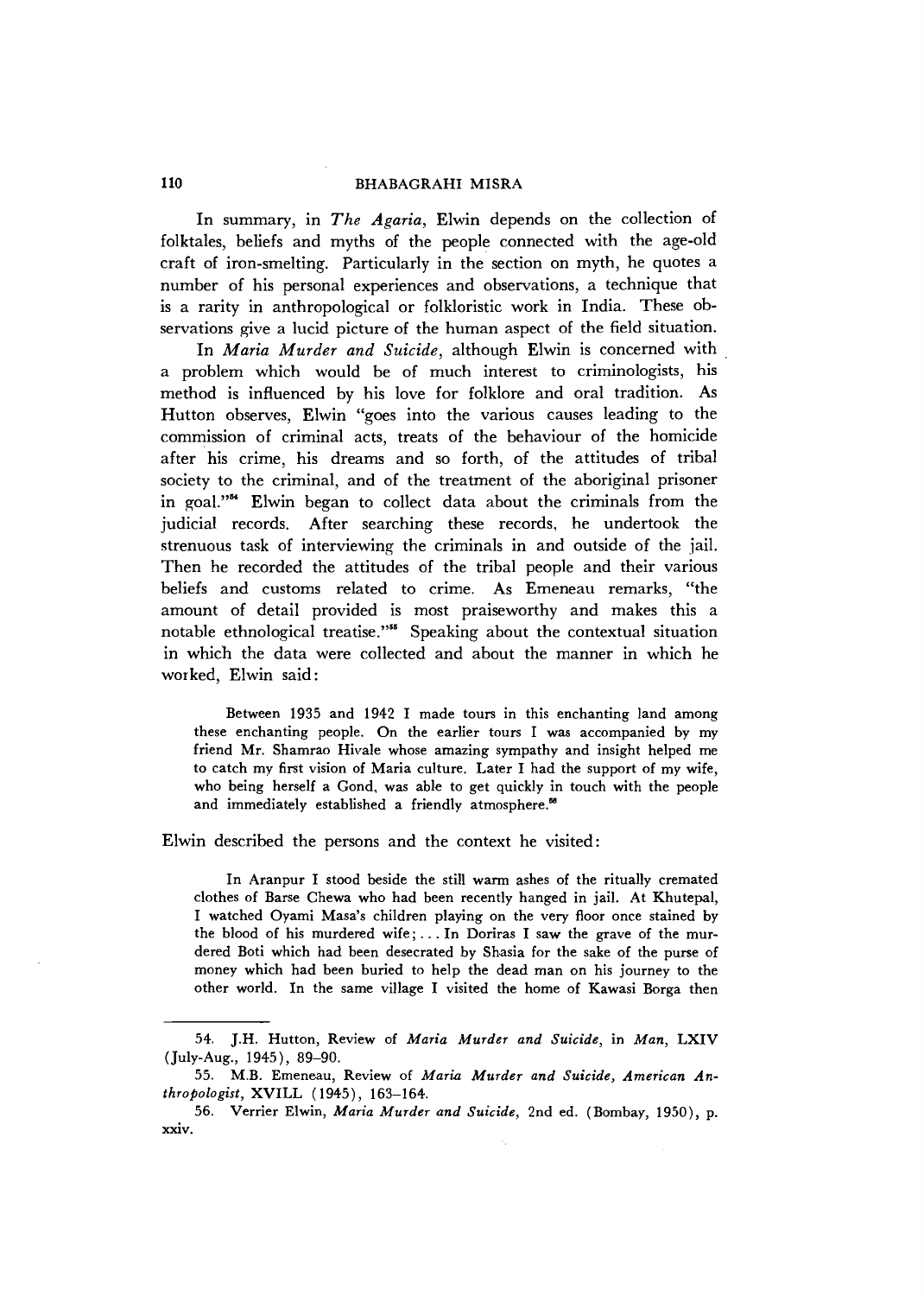## VERRIER ELWIN'S FIELD METHODS AND FIELD WORK 111

serving a life sentence, and talked to his fine sons and his sad pathetic wife.<sup>57</sup>

In field work, one of the most intricate and difficult situations confronting the worker is the reaction of the people who are interviewed. Tribal life is so belief and myth oriented that any calamity, disaster or irregularity in the area usually creates misapprehension amongst the tribe toward the ethnographer. In such a situation the ethnographer has to be both tactful and sympathetic to win over the informants and thus collect his information. Elwin's research was complicated not only because he was concerned with a past criminal act, but also because he aroused suspicion about the purpose of his investigation. The people, he noted, were "naturally inclined to be secretive and prefer to claim ignorance rather than expose themselves to possible later difficulties hv confiding in the investigator."88 However, other ethnographers met similar difficulties:

But inquiries among the Maria are never easy. The people say that, as a result of Mr. Grigson's investigation when he was writing his book on the tribe, their villages have suffered an invasion of man-eating tigers. In one village where I myself took photographs it was declared afterwards that I had made all the women barren.<sup>88</sup>

In *Maria Murder and Suicide* Elwin was chiefly concerned with subjective material, i.e., sentiments of the people interviewed. But his task was not only to gather sentiments, but to correlate them with the act of criminal activity in general. In other words, after faithfully recording his observations, he tried to deduce the interpersonal relations out of which the sentiments arose. So his field methods in this particular work were structured in non-directive and highly situational terms. The investigation necessitated his roles as a benefactor and a sympathiser in order for him to understand the opinions of the people and make a cognitive formulation of ideas on the subject.

As the problem varies, so do the methods. Elwin's classic ethnographic work, *Muria and their Ghotul,* depended not on participation but on interviewing people and discussing with them the subject of sex. In this culture area Elwin's problem was to study the social institution of *ghotul.* To understand this institution in its many-faceted expressions, one has to comprehend the social fabric woven around it. Elwin confronted a simple and homogeneous culture with firmly established values, as he noted: "Here everything was arranged to prevent long-drawn intense attachments, to eliminate jealousy and possessive-

<sup>57.</sup> Elwin, Maria Murder, p. xxiv

Elwin, *Maria Murder,* p. xxv. 58.

Elwin, *Maria Murder,* p. xxv. 59.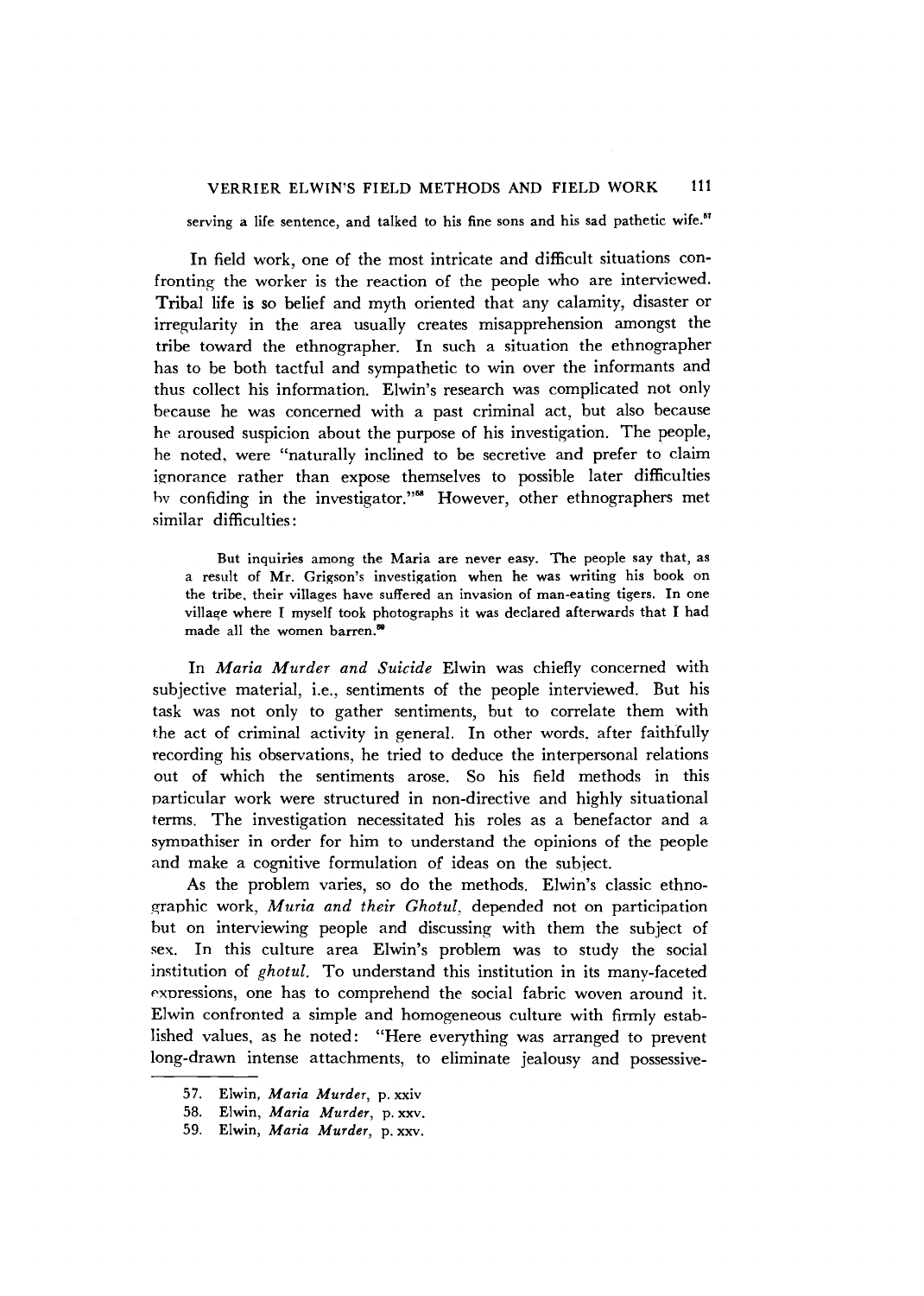ness, to deepen the sense of communal property and action."<sup>66</sup> Elwin was handicapped in observing this close community since tradition never allows an outsider to remain inside the *ghotul.* Elwin stated:

Every night, when everything had warmed up, there came a moment when I had to leave the ghotul. I would have given almost anything to have stayed on, to have traced (having watched the process of tumescence) the story to its end, even if only as an observer. But the rules were very definite and I knew that if I broke them even once my chances of obtaining information might be lost. So I always went away to my cold and comfortless camp, nostalgic for the happy, exciting world I left behind.<sup> $a$ </sup>

To the Murias, sexual cohabitation was not immoral. It was to be "performed by the right people (such as a *chelik* and *motiari* who were not taboo to one another), at the right time (outside the menstrual period and avoiding forbidden days), and in the right place (within the *ghotul* walls where no 'sin' could be committed)."® But for the field worker to obtain information about "the right place" was a formidable task. Even Elwin's Gond wife could not help.

To get information from the motiari's point of view was almost impossible for a party of men; Kosi filled the gap and obtained some unique experiences from her friends in the ghotul—into which, however, to her great annoyance she was not allowed, as a married woman to enter.<sup>63</sup>

As "Maria sahib" Elwin created such an atmosphere of friendliness that it was possible for him to get information, though it took him a long time because:

The ghotul does not yield up its secrets readily. It is easy enough to obtain a superficial knowledge of its organization, but the Muria have no conscience at all about misleading the inquirer, and it is almost routine for them to give incorrect information at first.<sup>64</sup>

Elwin became both a "detective and a magistrate" to obtain his data, but he proceeded with affection:

They are the most friendly people in the world—once you have learnt how to set about them. They immediately respond to respect. For years they have been scolded, peered at, ridiculed by every visitor to their villages; their first reaction to a newcomer is naturally to throw up a barrier of re-

Elwin, *Autobiography,* p. 164. 0

Elwin, *Autobiography,* p. 164. 1.

Elwin, *Autobiography,* p. 166. 60<br>61<br>62<br>63<br>64

<sup>63.</sup> Verrier Elwin, *The Muria and their Ghotul* (Bombay, 1947), p. xiv.

Elwin, *The Muria,* p. xi.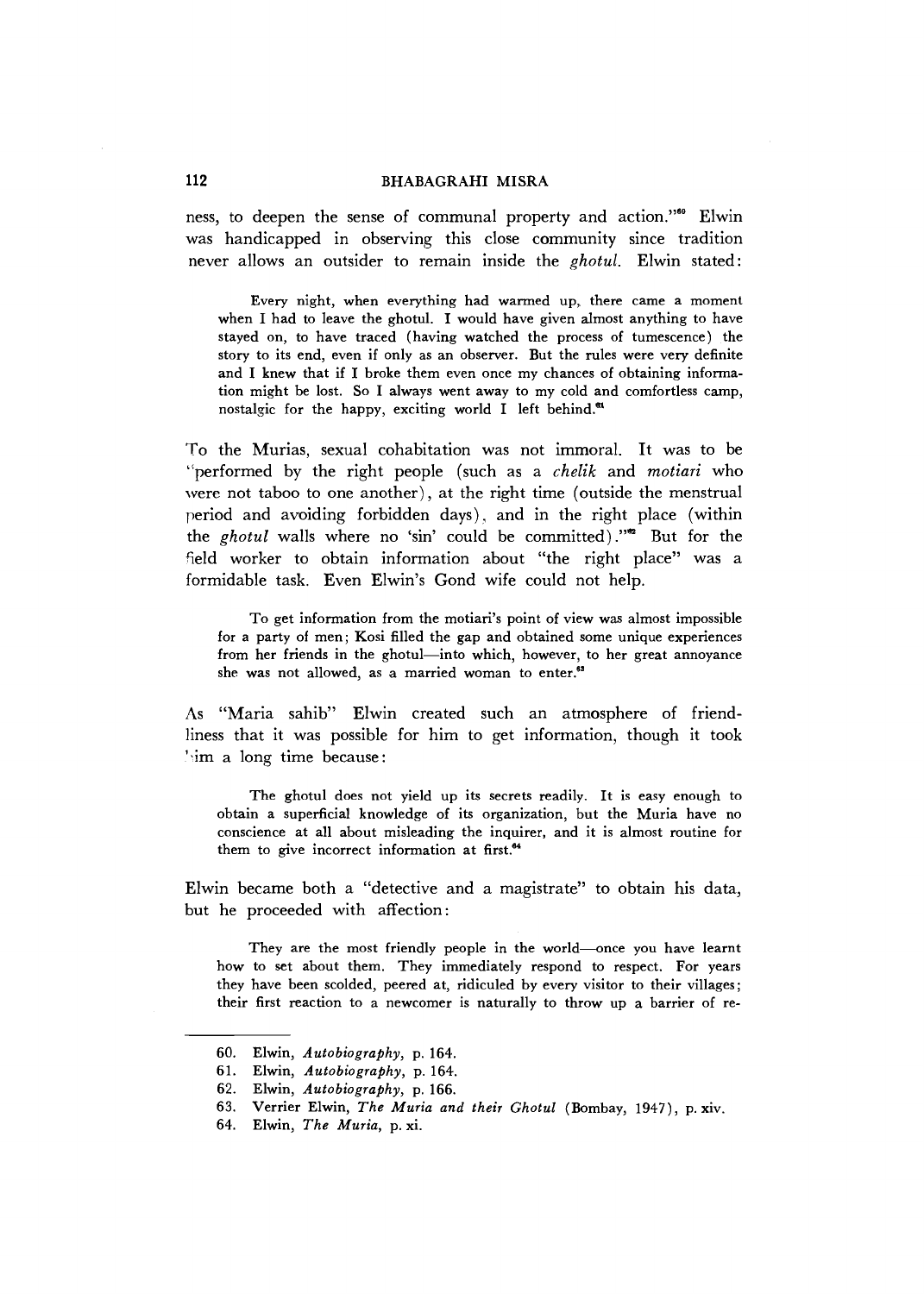ticence and falsehood.<sup>65</sup>

Elwin succeeded because of his genuine intimacy with and concern for the people He was conscious that in ethnographic literature a village dormitory as a place of research is not adequate and moreover the methods applied were not holistic.<sup>66</sup> In order to comprehend the nexus of this problem, he not only gathered information through questionnaires but requested other investigators to conduct independent research on different aspects of the problem. Kaufmann studied the music, Mitchell the language, Guha the anthropometry, and a huge team of workers, drawn from the administration and outside of it, assisted. Before Elwin published his conclusions, he presented the manuscript before a private seminar at the house of Woods in Bombay. The points raised there were subsequently investigated in the field.

During the first stage of his investigation, Elwin sought problems and concepts that could provide a premise for understanding the institution he was studying. He looked for information beyond the questionnaire which could serve as an indicator of "the right place," which was hard to observe. So information gathered through questionnaires, his wife's assistance, and the team's work enabled him to relate the phenomena inside the *ghotul* with the culture and make an authentic, comprehensive assessment of the cultural complexity.

In conclusion, Elwin's field methods in Madhyapradesh were diverse because of the highly complex situations and problems. It is evident that Elwin was not hasty in forming generalizations and believed that understanding of the Indian situation resulted from long study, a sympathetic attitude, and, above all, a devotion to a cause. Theoretical concepts were important, but not until adequate data had been collected. He believed in obtaining minutest details through observation and collection of folklore before arriving at a theoretical premise. And his studies were translated into practical terms, instead of dealing in abstractions.

### B. Orissa

The research in Orissa posed unusual problems and brought Elwin new experiences. Though he had advocated collecting exhaustive data on cultures as entities and accumulating it over a long period of time.

<sup>65.</sup> Elwin, *The Muria,* p. xi.

<sup>66.</sup> Here Elwin mentions the work of E.W. Smith and A.M. Dale, *The Ila-speaking Peoples of Northern Rhodesia* (London, 1920) ; B. Malinowski, *The Sexual Life of Savages* (London, 1932) ; Hutton Webster, *Primitive Secret Societies* (New York, 1908) ; and other works in continental literature, reference to which was supplied to him by C. von Fürer-Haimendorf,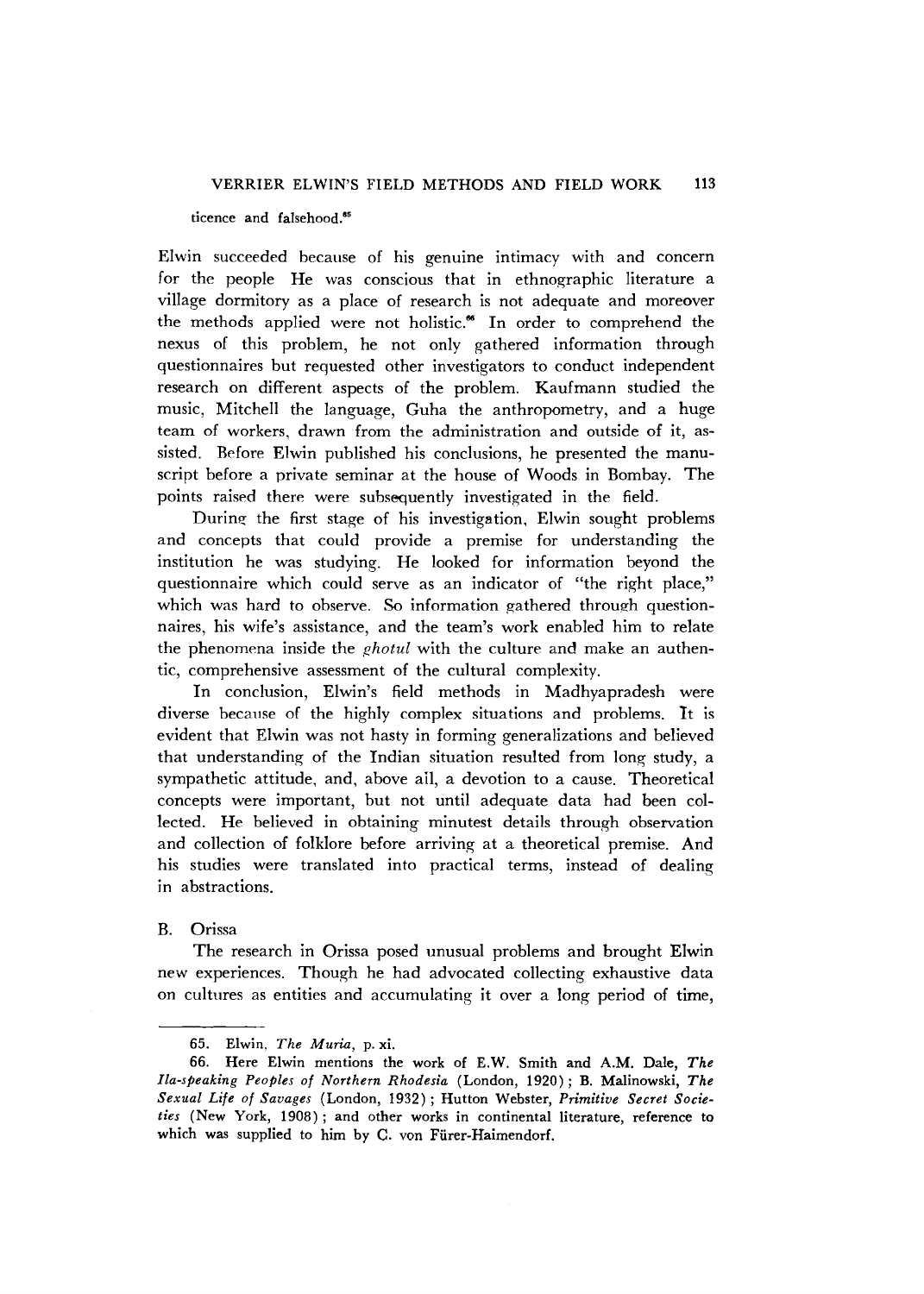he did not do this in Orissa. He moved into the area briefly on different assignments whenever he was requested to by the colonial administration and the post-independent native administration. Moreover, researches in Orissa were conducted at different times: some during the period of World War II, some during the period when colonial rulers were about to leave, and the last phase when he was honorary ethnographer of Orissa and subsequently anthropologist to the government of India.

Out of his Orissa researches came the ethnographic monographs "Notes on the Juang" (1948), published in *Man in India* as a special volume, "Economics of the Kuttia Konds" (unpublished), *Bondo Highlanders* (1950) and *The Religion of an Indian Tribe* (1955). For the purpose of our inquiry, when we analyze each of these ethnographic monographs, we can note the diversity of the field situations and his methods in handling them. In particular, his Orissa researches convinced Elwin that a theoretical problem is a prerequisite for any kind of folkloristic or anthropological inquiry.<sup> $\pi$ </sup> Perhaps this change in his attitude was due to his earlier experiences in Madhyapradesh. He was concerned in Orissa with what data to gather and bow to gather them. For this he depended on the same team of workers whom he had trained in ethnographic inquiry.

In Orissa, as in Madhyapradesh, Elwin had problems in regard to the political situation. The areas in which Elwin worked were under the administrative control of colonial rulers as well as feudal lords; until 1936 Orissa was not a separate province.<sup>68</sup> So obtaining literature on the ethnography of the tribes of Orissa was a difficult task for Elwin. Moreover, no systematic studies of the tribes of Orissa had ever been made. Most of the work done by missionaries and colonial administrators was not only inadequate<sup>®</sup> but grossly inaccurate. Some areas were not even touched. Elwin was aware of the poverty of anthropological and folkloristic data. He also realized the tremendous sociocultural changes occurring during the period due to World War II, the transfer of power from the colonial rulers to the democratic

<sup>67. &</sup>quot;I myself, however, have preferred to plan my series of Orissa monographs somewhat differently. This book on the Bondos will lay its emphasis on character and personality, fof in this tribe it is the individual who stands out sharply and his human problems which are of special interest." Verrier Elwin, Bondo Highlanders (Bombay, 1950), p. vi.

<sup>68.</sup> For details about the political history of Orissa see H.K. Mahatab, *History of Orissa,* 2 vols. (Cuttack, 1963) ; Ramsay Cobden, *Feudatory States of Orissa* (Calcutta, 1910).

<sup>69.</sup> Verrier Elwin, The Religion of an Indian Tribe (Bombay, 1955), pp. 1-33 (cited hereafter as *Indian Tribe*); *Bondo*, pp. 1-7; "Notes on the Juang," *Man in India, XXVIII* (1948), 7-15 (cited hereafter as *Juang*).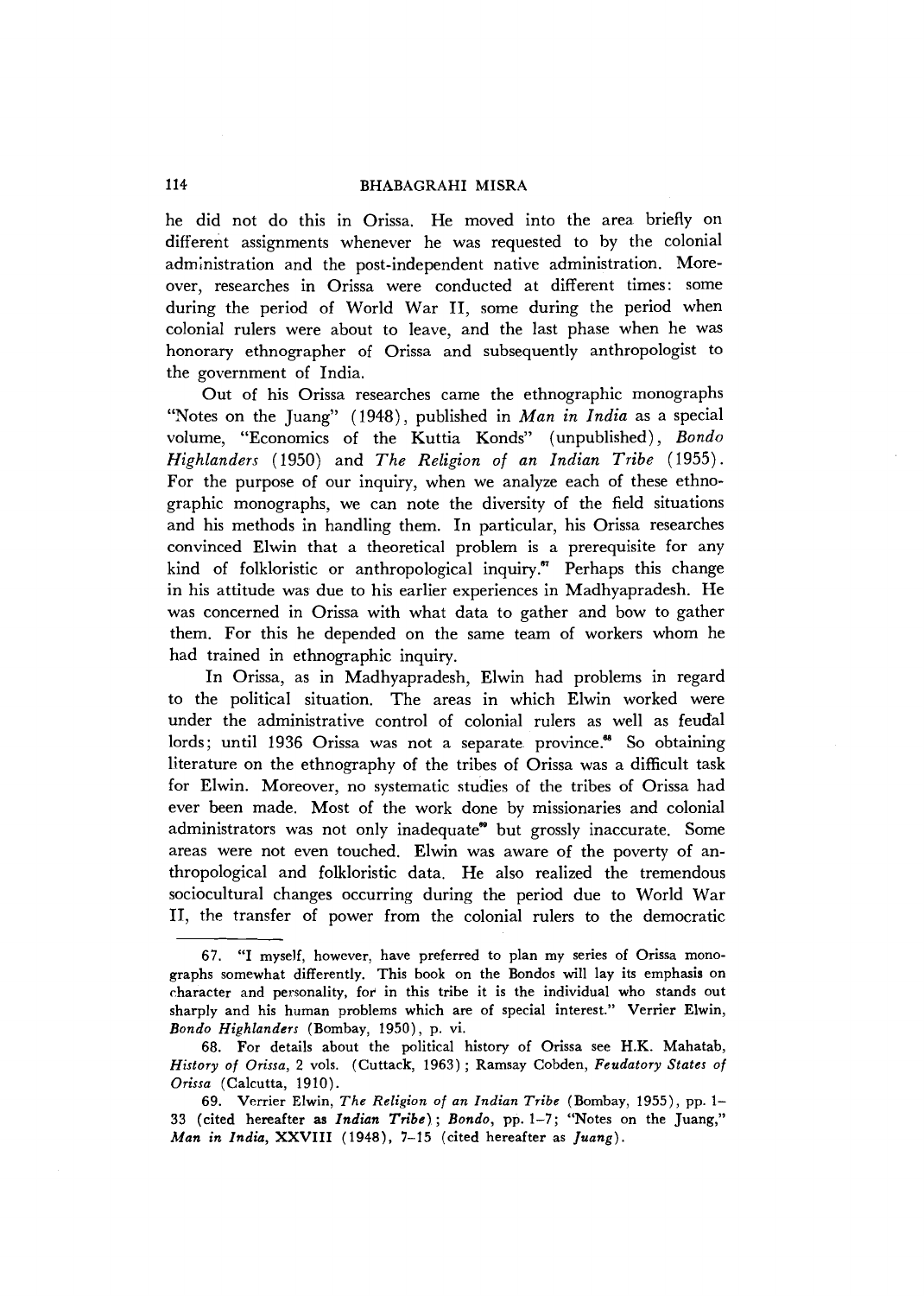government, and the first phase of nationalistic aspirations of a free society. With this emergence, a new view of history was gradually gaining importance. The concept of greatness of an individual lord by historical inheritance was losing ground, and the tribes were being considered part of a great society in the making. So a concern with human behavior in its continuity from historical times and the change that was going to be achieved and realised both made an impact on Elwin's work. Through his mystical absorption with the tribes, Elwin was looking for the true nature of things on the plane of the normal life of the people. His personal love and faith as a basis for the study of the tribes had changed into the professional faith of an anthropologist. As regards methodology, this faith had already germinated with his researches on Muria dormitories.

No culture is a closed system. The differing- human behavior of diverse groups can only be understood within a larger system. Elwin realized that tribal communities are only a part of India's cultural and social history. In addition, he was enculturated in the technique of handling and overcoming the stupendous obstructions from the tribes in the field situation and of understanding the complexity of the situation on the intellectual plane.

From the beginning of research in Orissa among the Juang, he identified and formulated a problem. As Goldstein observes:

The identification and formulation of the problem includes decisions whether it is an empirical or theoretical problem, the identification and description of the principal concepts in the problem, and the relation between them.70

Among the Juang Elwin found "no two Juang- will agree on the number of clans or the nature of gods; every myth and legend varies a little."<sup>11</sup> And on the practical side, the Juangs refused to talk to any visitor and they said, "We've never had a visitor here before and we don't want one now." Describing his field situation, Elwin said:

At one point, when I was being carried with high fever through the jungle at night, my Juang bearers dumped me down and disappeared, leaving me alone without a light and unable to walk. Another time they declared, "whether you live or die, what is that to us?" and refused to help even a sick man.<sup>72</sup>

While he was treated thus in Keen jhar, in Pal Lahara he was called

<sup>70.</sup> Harris K. Goldstein, Social Workers, p. 18.

<sup>7 1 .</sup> Elwin, *Juang,* p. 3.

<sup>72.</sup> Elwin, *Juang,* p. 3.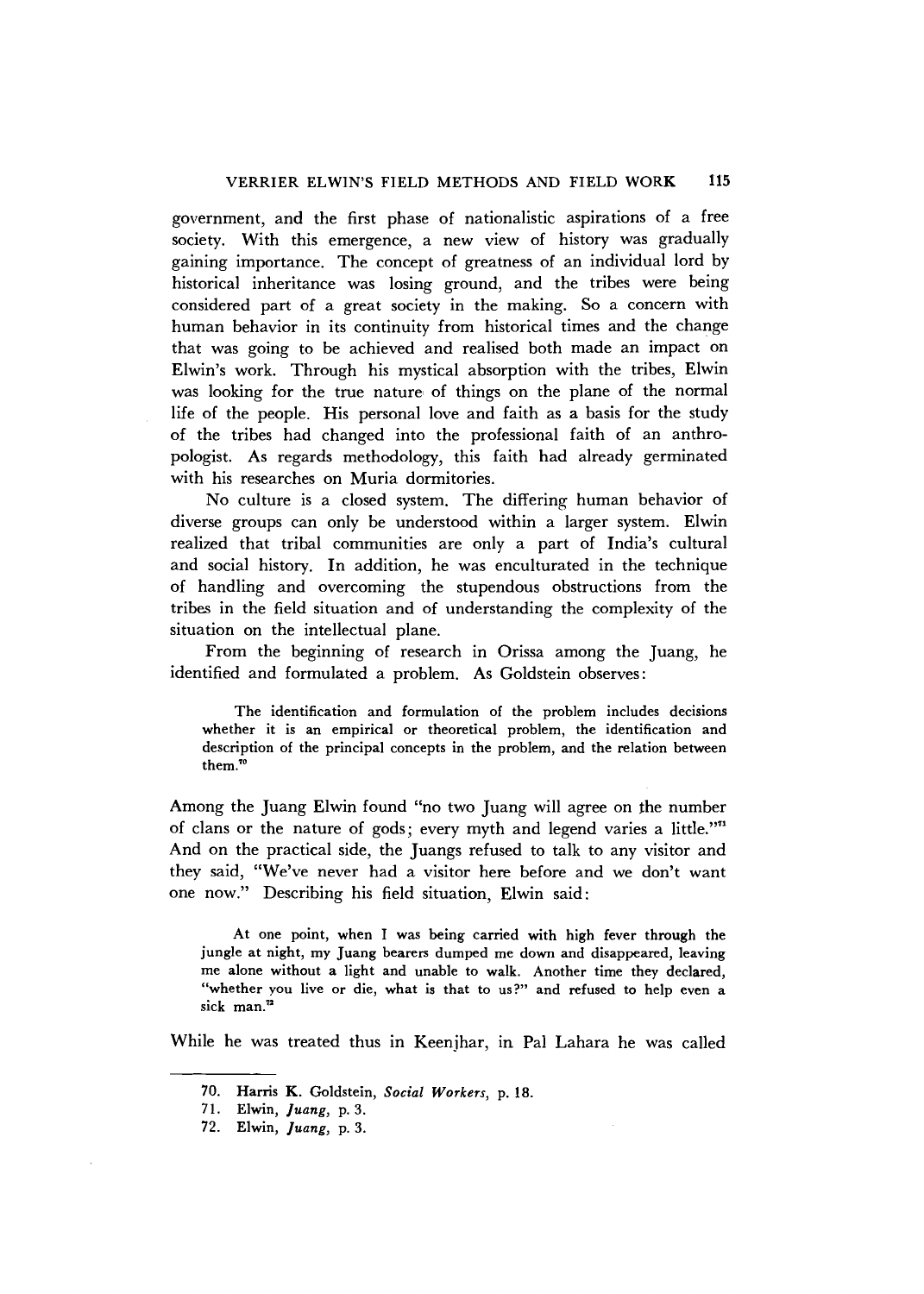"Rusi Sahib." He described another situation:

In Bonai a belief that we were exporting girls "for the war" meant that I hardly ever saw a woman who was not over military age. In the wilder Juang hills of Keenjhar, though some of the people remembered the former Administrator Macmillan (a popular, and then almost legendary, figure who married a Bhuiya girl), many had never seen a white face before and, believing me to be an evil spirit, fled into the jungle with shrill cries of horror and amazement.<sup>78</sup>

Elwin spent only a few months in 1942 in these areas and depended on inquiries made by his assistants, a practice he himself had decried in the past. In spite of this, his notes on the Juangs consisted of firsthand information and observations documented in the classical ethnographic manner. His work was more scientific than the previous studies done by travellers and administrators which were not only inaccurate but confusing and overly-imaginative.<sup>74</sup> Elwin's problem was the study of acculturation due to a rapid change through the influence of urbanisation. The empirical referents through the repertoire of myths and legends provided materials to investigate this concept.

Unfortunately his projected "Economics of the Kuttia Konds"75 has not yet been published. Thus it is difficult to know about his experience among these people who are known throughout British India for their love of human sacrifice." Elwin described the field situation in only a few pages in his autobiography. He told how the people assisted him in protecting the party moving through dangerous tracts from man-eating tigers and wild elephants."

Elwin's incentive for research among the Bondos came from two articles published by Fiirer-Haimendorf. Referring to the situation. Fiirer-Haimendorf wrote in 1943:

Seclusion in highlands even to-day accessible only by foot paths, and an innate conservatism seem to be responsible for the persistence of a culture representing no doubt one of the last remnants of the Austro-Asiatic civiliza-

<sup>73.</sup> Elwin, *Autobiography,* p. 171.

<sup>74.</sup> Vivian Meik, The People of the Leaves (London, 1931); L.S.S. O'Malley, *Modern India and the West* (London, 1941).

<sup>75.</sup> Elwin refers to this projected work in *Bando*, p. vi.

<sup>76.</sup> S.G. Macpherson, *Report upon the Khonds of the Districts of Ganjam and Cuttack* (Madras, 1942) ; Home Department, Govt, of India, *History of the Rise and Progress of the Operations for the Suppression of Human Sacrifice and* Female Infanticide in the Hill Tracts of Orissa (Calcutta, 1854); John Campbell, *A Personal Narrative of Thirteen Years Service Amongst the Wild Tribes of Khondistan for the Suppression of Human Sacrifice* (London, 1864).

<sup>77.</sup> Elwin, *Autobiography* pp. 177—179.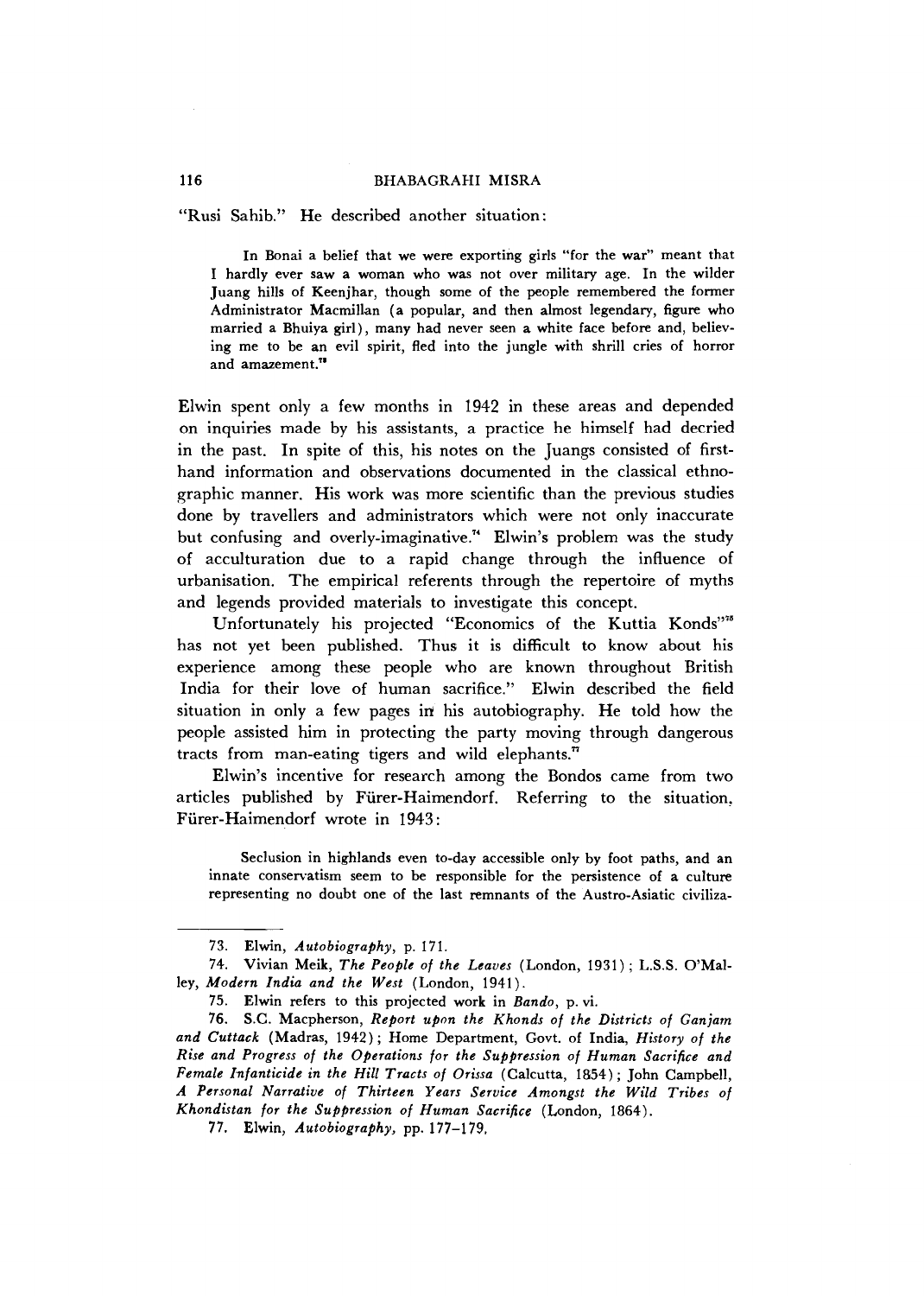tion which in neolithic times, extended from Further India deep into the Indian Peninsula.78

The Bondos belong to Austro-Asiatic civilization, but were characterized by Elwin as "excessive." When Elwin made his first visit to this inaccessible country, he was utterly disappointed. Because of World War II, it was a bad time for ethnographic work. There was suspicion all around. Preparations for the fieldwork were much hampered due to the military administration. Elwin said:

All maps were, very properly, controlled by the military authorities, and so I had very little idea of where anything was. Food, with equal propriety was strictly rationed, and for a traveller to obtain the necessary permits involved endless waiting about in dreary offices. Rations were issued by the week, but I needed supplies for several months.<sup>79</sup>

During this period in India, unless the researcher was a part of the administration, he had the disadvantage of being interrogated.<sup>80</sup> Though Elwin was experienced in countering any kind of obstacle, he could not possibly counteract the apprehension of the people among whom he had to work. As he explained:

Later I heard that it was supposed that I had come to take recruits for the war, that I was going to send all the children to America to be baptized, and—most curious of all— that I was an excise officer who had come to introduce prohibition.<sup>81</sup>

But after a while he established enough rapport to start his inquiry. The theoretical problem in which he was interested was the character and personality of the Bondo people. To succeed, particularly among this hostile people,was an enormous task. He had to pay several visits to the area. By the time of his second visit he had the official status of honorary ethnographer to the government of Orissa, which helped him to get assistance from the government. But this official status did not impress the people. Several times his wife and assistants were threatened with death.<sup>82</sup> Since Elwin sought to understand the personality of the Bondos, the method upon which he depended in this inquiry was to collect genealogies and check and countercheck these against the data collected through participant observation. Like most

<sup>78.</sup> C. Von Fürer-Haimendorf, "Avenues to Marriage Among the Bondos of Orissa," Man in India, XXIII (1943), 168. ر",<br>|9.<br>|1.

variation of the *India*, XXIII (1943), 168.<br>
79. Verrier Elwin, "My Worst Journey" *GM*, XXVII (1954), p. 307.<br>
80. Elwin, pp. 308–309.

Elwin, pp. 308-309.

Elwin, "My Worst Journey," p. 309.

Elwin, *Bondos,* p. viii; *Autobiography* pp. 180-187.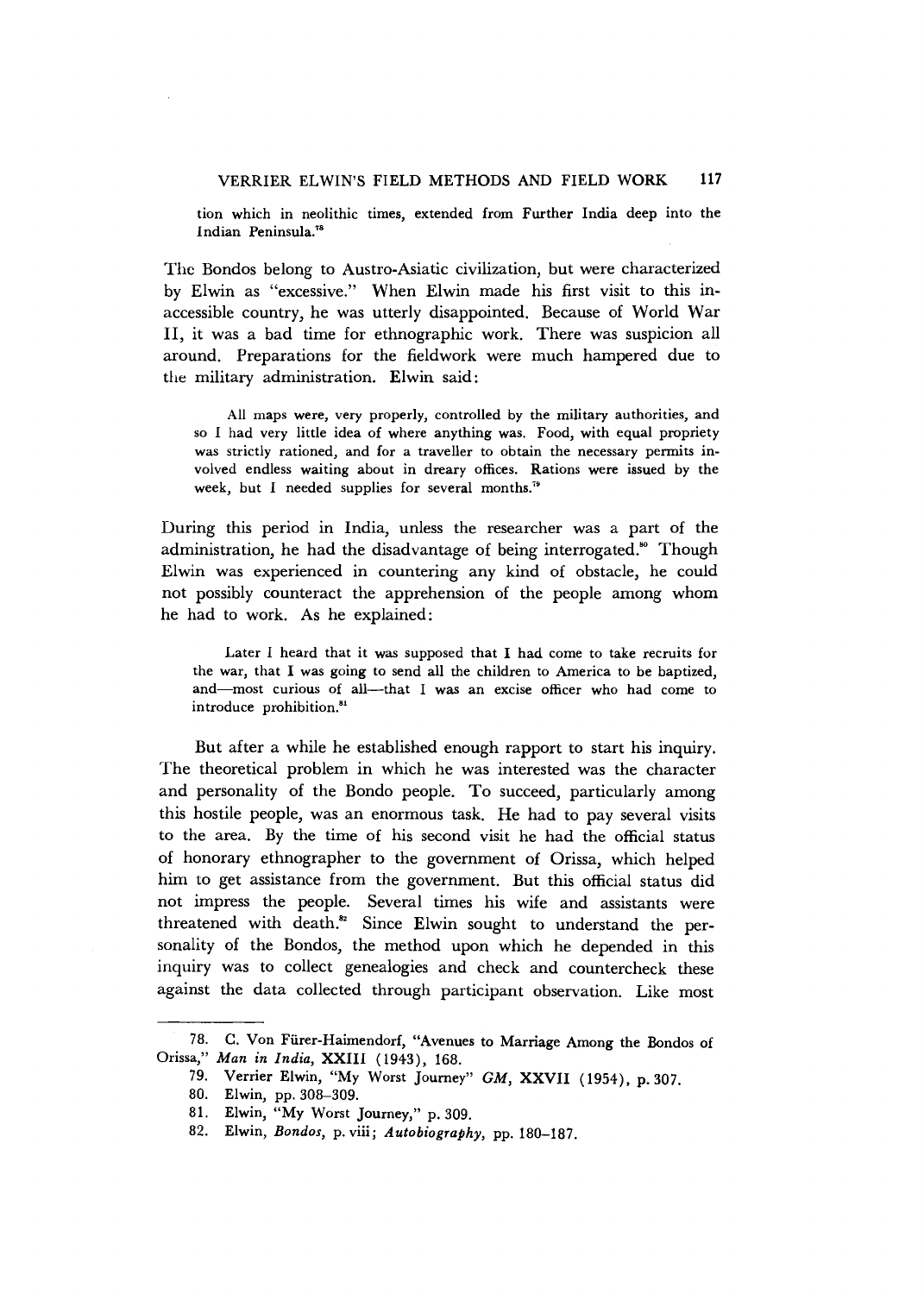of his ethnographic works *Bondo Highlander* contains different genres of folklore in the contextual setting. Collecting, classifying and preserving vast amounts of folkloristic data was always one of Elwin's methods; these data were then analyzed to study the theoretical problem. In an estimation of Boas, Gladys Reichard observed: "The strongest rocks in Boas' self-built monument are his texts, his belief that what people record of themselves in their own words will in the last analysis reveal their motivations and ideas most accurately."<sup>58</sup> Elwin had the same belief when he pioneered work among the tribes which he studied. In a review of *Bondo Highlander* Emeneau rightly remarked:

As usual, we are presented with much assiduously collected, well organized, and keenly interpreted data. The tribe has peculiar features of much interest in the overall picture of central India, and we must express our gratitude to Elwin and his team of workers for their efforts in gaining access to a most inaccessible community and in establishing *rapport* with people who are obviously most turbulent and difficult.<sup>84</sup>

For Elwin the theoretical problem was a corollary to the field situation. He was primarily interested in genuinely appreciating, carefully observing, and understanding the points of view of the tribes and the relationship of the data to the life of the people. In other words, he tried to visualize the tribal vision of life.

When Elwin moved to the study of the religion of the Saora tribe, particularly the Saoras of the Ganjam and Koraput districts, he again had an unusual situation. Among the Bondos he was working within the context of an almost isolated, rigid, exogamous village community in which membership could only be acquired by birth or marriage. But the Saoras have a long historical tradition, evidence of which may be found in the *Ramayana.* Though linguistic research had already been conducted on this tribe, no systematic work had been attempted on their religion,which according to Elwin is the nexus of Saoran culture. Elwin's researches started in 1944 and extended over a period of seven years. During this period the longest time he was in the field was from December of 1946 to February of 1947. He had the official status of Deputy Director, The Anthropological Survey of India, Government of of India. While he investigated the religion, the members of his party studied Saoran economics and physical characteristics.<sup>65</sup> While his

<sup>83.</sup> Gladys Reichard, "Franz Boas and Folklore," American Anthropologist, XVL (1943), 55.

<sup>84.</sup> M.B. Emeneau, "Review of *Bondo Highlander," Journal of American Oriental Society,* LXXII (1956), 201.

<sup>85.</sup> Verrier Elwin, "The Anthropological Survey of India: Part I, History and Recent Development," Man, XLVIII (1948), 69.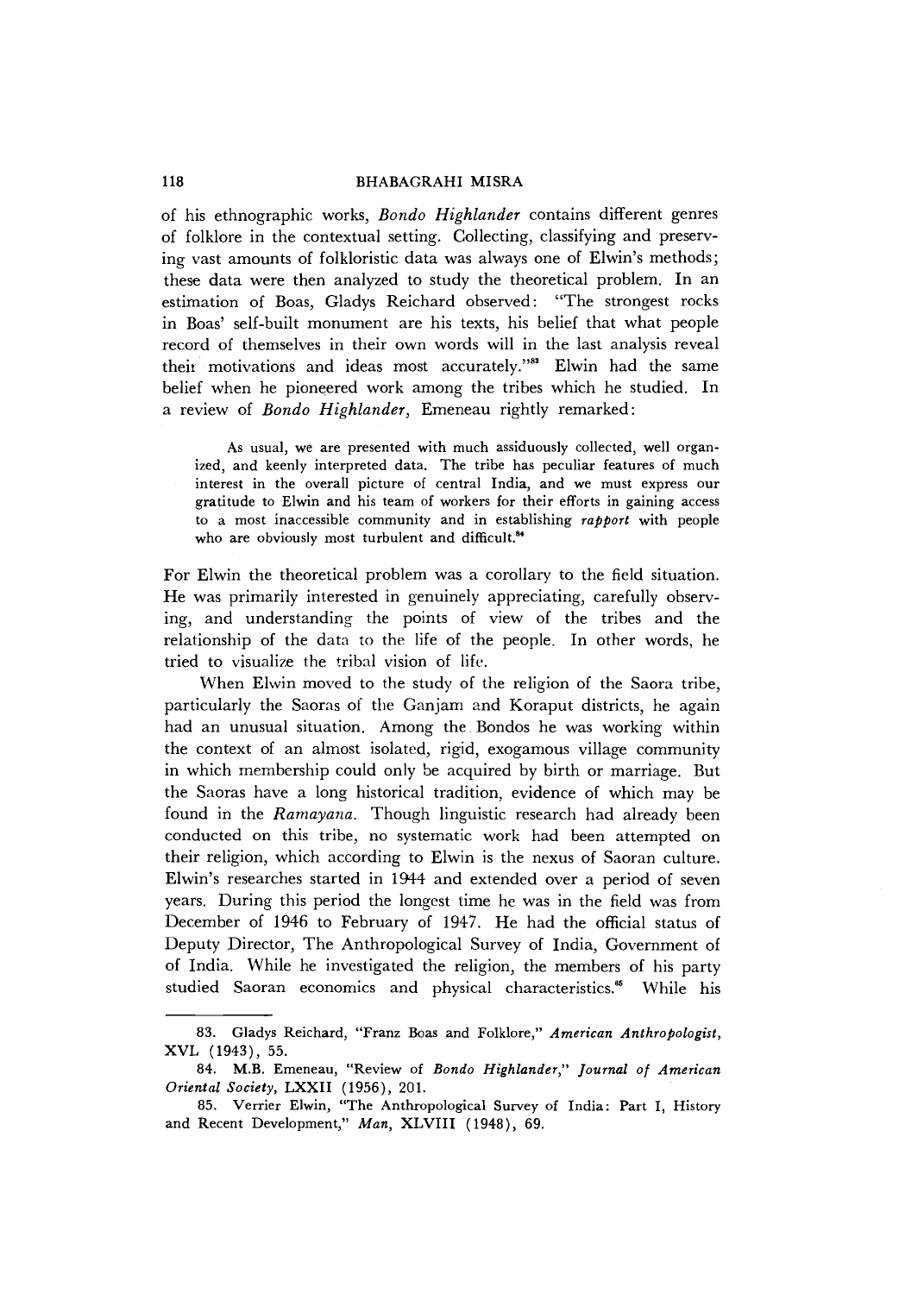ethnographic work *The Muria and their Ghotul* is one of the most detailed works on sexual mores and the youth dormitory system ever done, his *The Religion of an Indian Tribe* is the most detailed analysis of an Indian tribe ever completed.

Describing the first reaction of the Saora tribe to any visitor, Elwin said that "after any outsider had been to the village they made special sacrifices to purify the place from any possible magical defilement. In one area I found a regular tariff: for a Forest officer they sacrificed a goat, for a Sub-Inspector of Police a fowl, and for an anthropologist a large black pig."<sup>66</sup> To win over these people, Elwin gave away gifts of country cigars and tea, not as remuneration for the informants, but to create a feeling of oneness with the community. As he described: "I often had half a dozen people around my bed soon after dawn anxious to share my morning tea."87 This explains not only the reciprocal situation he created in the field, but also his identification with the people he was studying. As Rosalie Wax points out:

The difference between the great professional and non-professional ethnologists and the ethnological ignoramuses is chiefly of interest, understanding and insight. While it can not be denied that time and rapport contribute to the development of these valuable qualities, they do not inevitably create them.<sup>88</sup>

Because of his interest, understanding and insight, Elwin could easily establish rapport with everyone in the community; he went into their houses, sat with the officiating priest and observed all details about their religious ceremonies, beliefs and faith. When he was ill, the priests and priestesses attempted to cure him with their traditional techniques.<sup>89</sup>

The study of religion by folklorists and anthropologists has always tended to be approached from an agnostic point of view. The aims and concepts of theology have hardly been tested in concrete field situations.<sup>80</sup> Elwin, because of his training in theology, ably overcame this lacuna. In classifying various aspects of religious behaviour, the Saora pantheon, rites of fertility and death, he synthesized the theological and anthropological approaches. Because of his liberal attitude, he considered the religious system of the Saoras on an equal basis with other advanced religions.

<sup>86.</sup> Elwin, *Autobiography,* p. 189.

<sup>87.</sup> Elwin, *Autobiography* p. 189.

<sup>88.</sup> Rosalie Hankey Wax, "Reciprocity in Fieldwork," *Human Organization Research,* ed. Adams and Preiss, p. 91.

<sup>89.</sup> For greater detail of his observations about the human aspect of the field situation see: Elwin, *Autobiography*, pp. 189-196.

<sup>90.</sup> John Middleton, ed., Gods and Rituals (New York, 1967), pp. ix-x.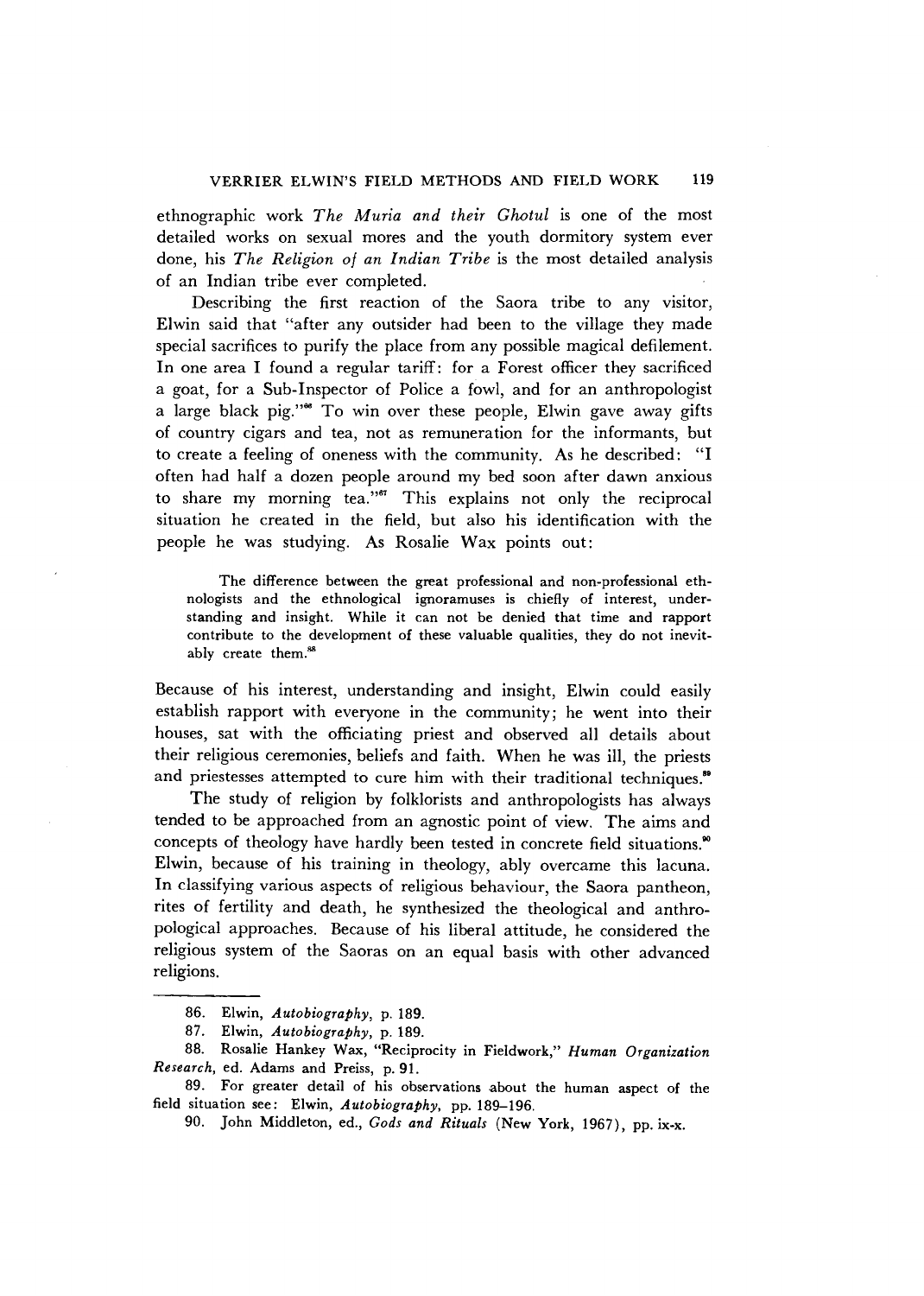#### i20 BHABAGRAHI MISRA

The religious personnel in the Saora community were numerous, but the Shamans were the most important figures. In order to understand the Shamans and their ecstatic experiences, Elwin gained their confidence by recording their experiences and documenting these in the book. As regards specific methodology, he set down the life histories of Shamans and their ecstatic dialogues. As he said:

I took down the incantations, prayers and trance-dialogues directly, usually squatting on the floor as near as possible to the officiating Shaman, who invariably ignored my presence. .. . Many of these are keen theologians and like nothing better than to describe their experiences and discuss the points of doctrine that arise from them.<sup>91</sup>

After collecting both the expressed and the implicit facts, he easily established the social and the cosmological relationships and theorised about the mystical powers of certain human beings and their role in this socio-cultural context.

In conclusion, Elwin, because of his highly personal involvement in differing field situations, his active participation, his sympathetic attitude, and his dependence on data understood the importance of human problems and constructed his own methodology to cope with his theoretical problem. The novel feature of his ethnographic work is the use of short dialogues collected from the field situation with which he identified himself without losing scientific insight. Finally, his method can be characterised as eclectic, and he successfully achieved his goal with all the emphasis at his command.

#### G. North East Frontier Agency

In earlier discussions it has been observed that Elwin's ethnographic research in Madhyapradesh was of the nature of social work research. He was concerned with finding the relationship between the observed facts and similar universal problems. "To make the tribal people known" and "rouse them to a sense of their rights" through encouragement and a "simple everyday act of kindness"<sup>32</sup> were his goals. Thus his field methods consisted primarily of a somewhat repetitive cycle of observations and explanations<sup>93</sup> in order to grasp the totality of the situation. This phase of his fieldwork may be termed as "knowledge seeking" in a mystical sense; he was conscious of the propositions which he wished to support with folkloristic data. In contrast, the Orissa research was in a real sense scientific inquiry which followed from a

<sup>91.</sup> Elwin, *Indian Tribe*, p. xvii.

<sup>92.</sup> Elwin, *Autobiography,* pp. 288-289.

<sup>93.</sup> Harris Goldstein, *Research Standards*, pp. 3-5.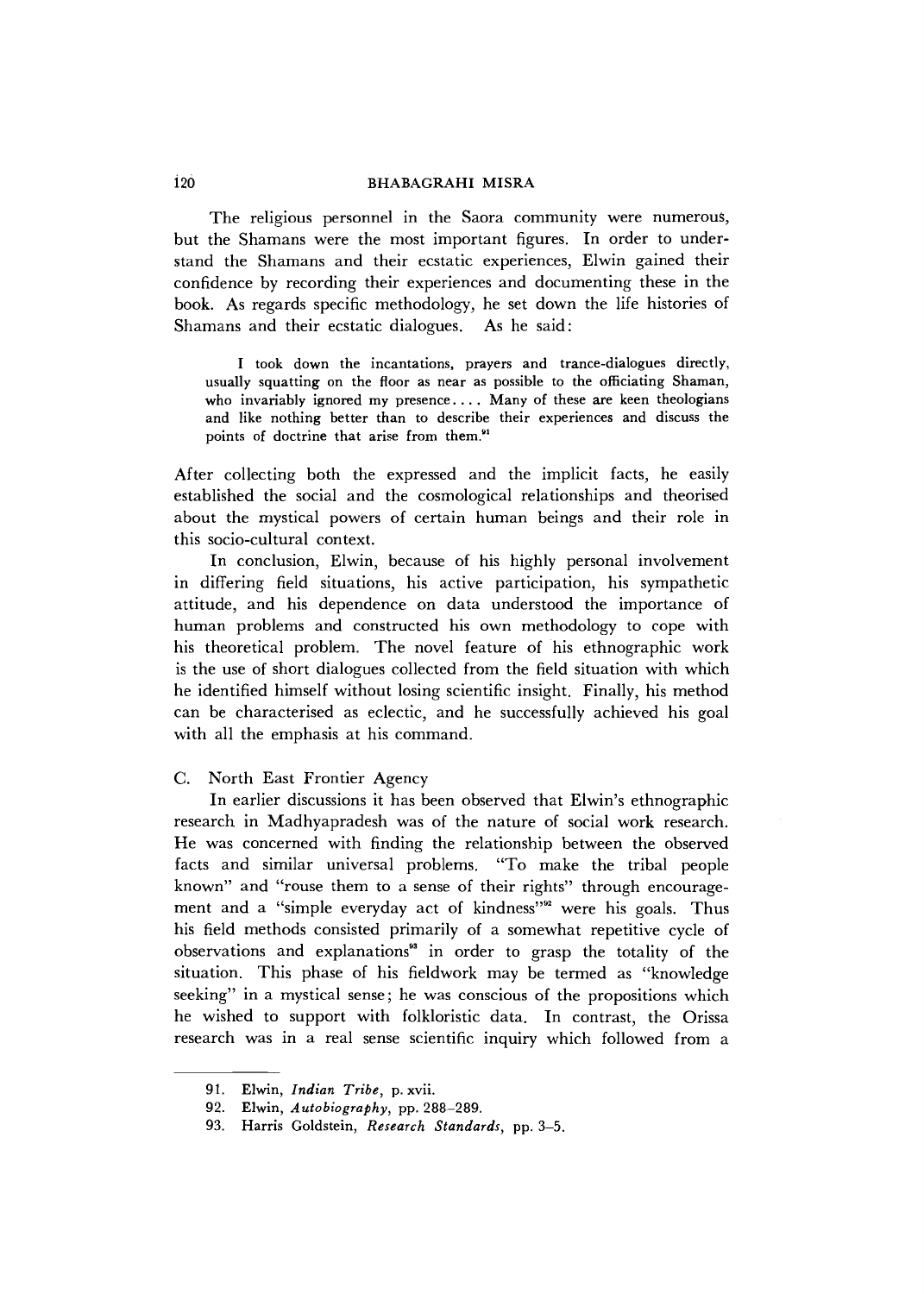pre-planned definitive problem. Elwin was cognizant of the organization of the project, the methods of collecting data, and the explication of the empirical data in relationship to the theoretical concept. As has been shown, this started with his research on the Muria *ghotul* in Madhya Pradesh.

When Elwin moved to N.E.F.A., he was less interested in scientific inquiry. He wanted to philosophize about the tribal problems on the basis of his wide research and depth of knowledge about the tribes.<sup>44</sup> This phase of his research may be described as a quest to emphasize the social role of the folklorist and anthropologist.<sup>85</sup> In his special position as adviser for tribal affairs in NEFA during the post-independence period, he wanted to make an exploratory survey of all the tribes belonging to this area. Until independence this area was completely isolated. Thorough scientific inquiry or study among these tribes was not done, with the exception of work on the Nagas.<sup>86</sup> Elwin approached the people with his usual method of empathy, and he utilized the assistance of his life-long team of workers. For the most part, his researches in this area were surveys. In his autobiography he described in a sketchy way his travel experiences in this area.<sup>87</sup> These descriptions lack the elaborative details on the human aspect of the field situation which he copiously reported in most of his works. In one instance he said:

All my life I have had the misfortune to incur the displeasure of the clergy. . . . Here the suspicion and fear of us was not political but theological. On entering every village I was greeted with rows of sharp bamboo stakes and gates adorned with a number of symbols— sometimes it was the head of a dead dog— designed to frighten away the evil spirits whom we were certainly bringing with us.<sup>98</sup>

Unfortunately most of his ethnographic notes on this area have not yet been published. The monographs and books which have appeared so far are either collections of the writings of earlier writers or Elwin's comments on the achievement of the political aspirations of the people with whom he was concerned." In the mimeographed work

<sup>94.</sup> Verrier Elwin, *A Philosophy for NEFA*, (Shillong, 1959).

<sup>95.</sup> This will be discussed in detail in a separate paper.

<sup>96.</sup> For details about the research on the Nagas see Verrier Elwin, *Nagaland* (Shillong, 1961). For the purpose of this study I have included Nagaland in NEFA, which has now achieved a separate status on the Indian political map.

<sup>97.</sup> Elwin, *Autobiography* pp. 254-286.

<sup>98.</sup> Elwin, *Autobiography,* p. 270.

<sup>99.</sup> Elwin, *Ten Years of Progress in N.E.F.A.* (Shillong, 1957); Elwin, *Democracy in N.E.F.A. (*Shillong, 1965).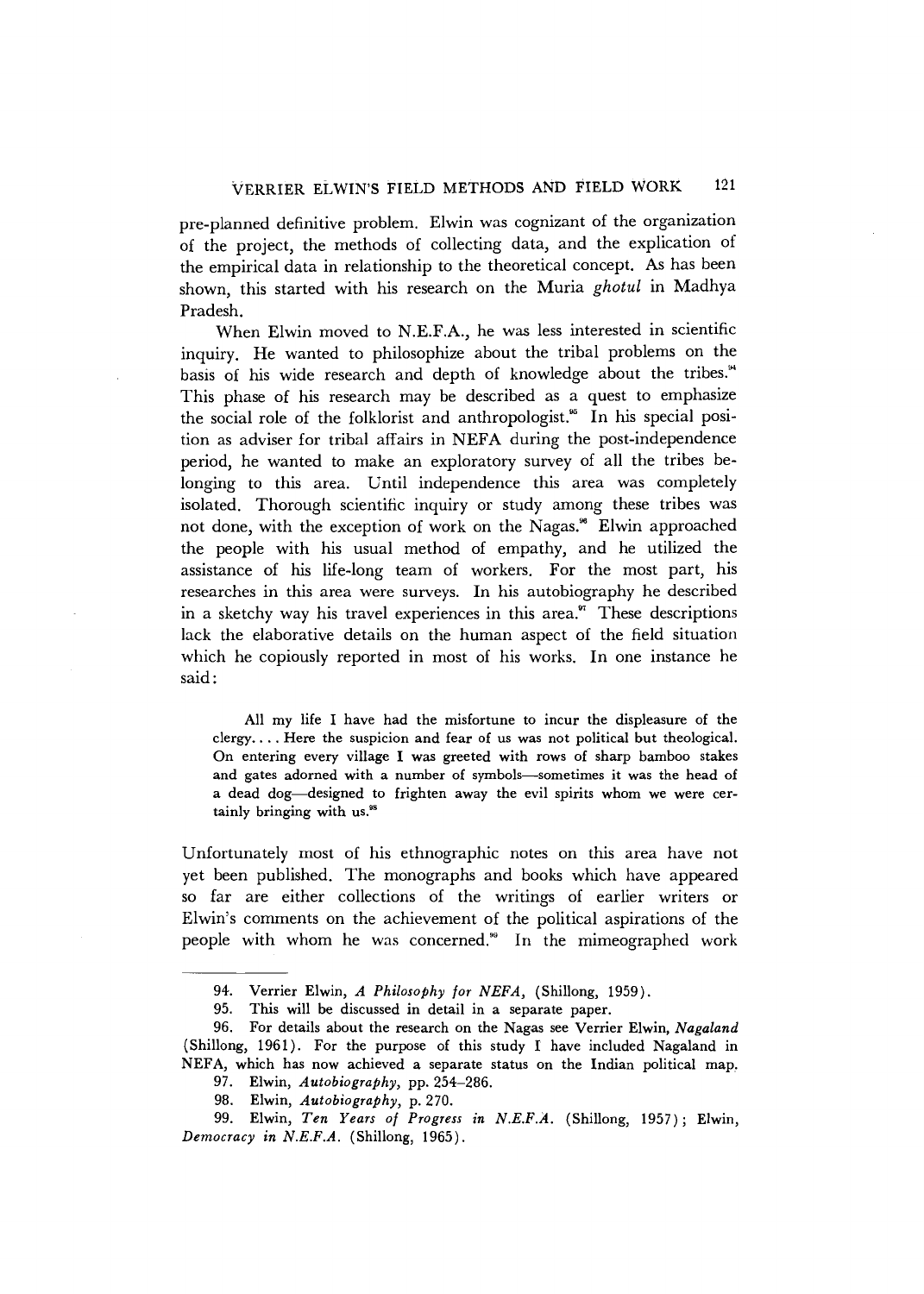*Studies in N.E.F.A. Folklore<sup>100</sup>* we get only descriptive notes on various tribes and their cultural complexities. So it is impossible at present to assess Elwin's field methods in N.E.F.A. But from the nature of his job in N.E.F.A. and from the various publications so far available, it can be inferred that in his usual way he was exploring the theoretical problems that could be studied in this area. Before he could succeed, he died. But he explicitly admitted that:

The character of my research work changed, as it was bound to do. Formerly I had a great deal of time, freedom from pre-occupations and I was able to settle down for long periods among the people. In NEFA I had to survey a vast tract of mountainous territory, some thirty-three thousand square miles in extent, and help to look after thirty or forty tribal groups. ... I have continued my interest in folklore and art but my main concern has been in what is called applied anthropology.<sup>101</sup>

So it can be concluded that although Elwin's motivation for fieldwork came from social work, as time passed his knowledge and perceptual abilities grew as a result of physical exposure to the field situation. Based on the intuitive and the empirical approaches, his work made a synthesis which is unique in social science research in India.

#### D. A Critique of Elwin's Methods in Ethnography

Herskovits in "The Ethnographer's Laboratory"<sup>102</sup> discusses the useful rules that may be applied in fieldwork: *"See as much as you can, participate whenever you are permitted to do so, and compound your experiences by discussing them formally and informally with natives as widely as you are able.*"<sup>103</sup> In view of this statement, Elwin's field technique was both adequate and effective in obtaining insight into the problems and the cultures he studied. But in most cases, in the *sorting out process* used on the abundant data he collected, he rambled to a great extent in his early works having no definitive theoretical framework.<sup>34</sup> This was due partly to lack of training, since he was a selftrained scholar, and partly to the formative stages of the social science discipline in India. Also, his interest in the beginning was absorptive rather than studious. But, subsequently, out of the rambling and trial

<sup>100.</sup> Verrier Elwin, *Studies in N.E.F.A. Folklore,* 2 vols. (Shillong, 1955); a mimeographed work in the Folklore Institute Library, Indiana University.

<sup>101.</sup> Elwin, *Autobiography* p. 240.

<sup>102.</sup> Melwille J. Herskovits, Man and his Works (New York, 1964), pp. 79-93.

<sup>103.</sup> Herskovits, *Man,* p. 84.

<sup>104.</sup> For further discussion on "Relevance of Information and the Problem of Rambling" see Piddington, p. 542.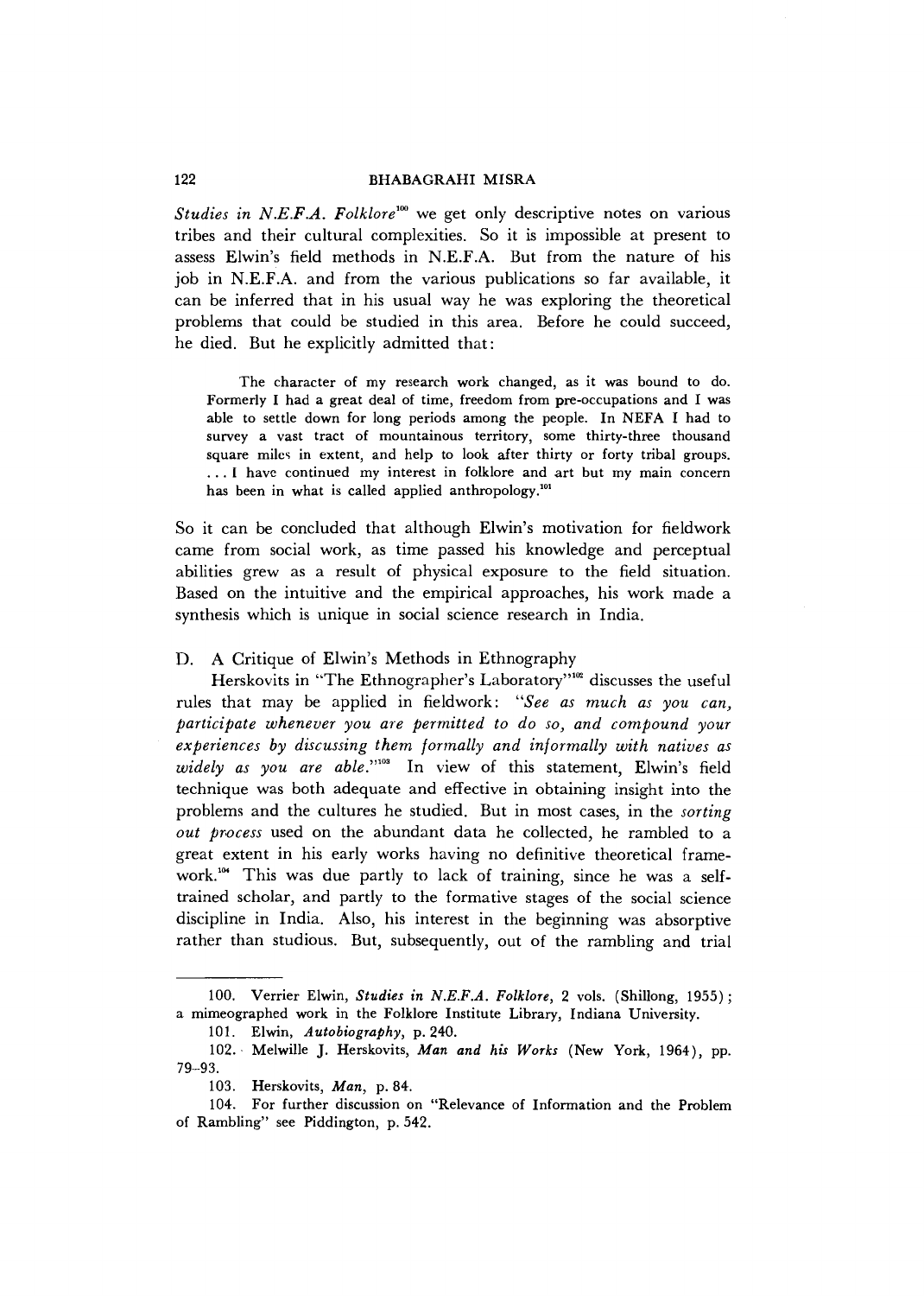and error, he envisaged the theoretical problems and handled them in his unique way. Elwin came to realize that the methodological devices for use in the field must vary according to the situation. A researcher encounters a number of problems, particularly among the primitives. Alexander Goldenweiser remarks: "People in general, and primitives in particular, do not think or analyze their culture—they live it. It never occurs to them to synthesize what they live or reduce it to a common denominator, as it were."<sup>105</sup> So studying primitive tribes and "a wholly untouched tribe does not present the most favourable situation for study."106 Unfortunately,Elwin had to study mostly untouched tribes and thus adopt his own methodology as a self-trained folklorist and ethnographer. But he was aware of anthropological and folkloristic devices as a result of his reading and contact with scholars all over the world.

In a general survey of different approaches, Herskovits suggests *notes-and-querries,genealogical method, village mapping, biographies* and autobiographies and the *use of the native language*<sup>107</sup> as some of the methods which are important in ethnographic inquiry. In the preceding discussions based on a study of Elwin's monographs, it was ascertained that Elwin followed these methods in whatever way the field situation demanded. Besides the main approaches suggested by Herskovits, a study of material culture as an index of the culture was one of the basic premises stressed by Elwin. In this approach he gave details of the tools, instruments, building of houses and other structures, and data which were interrelated with the culture he studied. He was also conscious of the importance of photography and documentary film. He recorded the reaction of the natives toward this in various field situations.108 But to him the most effective way of working with and studying the tribes was to develop an empathetic approach through detailed observations. His insistence on observing minute details has been reported by Bhattacharya thus:

We were camping at Badpara, a village on the hills inhabited by Bondo Highlanders, for nearly a week. Dr. Elwin informed me that he would not move from the village unless he can assist in a Bondo child's funeral. I was alarmed at his queer idea. Who knows when a death of a child would occur in the village and thus we should get opportunity of assisting in a funeral? Dr. Elwin told me that it was a remarkable custom and we all must observe it even at the cost of some trouble. He was adamant, but no child looked

Alexander Goldenweiser, Anthropology (New York, 1942), p. 47.  $105.$ 

Goldenweiser, p. 47. 06.

<sup>07.</sup> Herskovits, Man, pp. 89-92.

<sup>08.</sup> Elwin, *Autobiography*, pp. 194-196.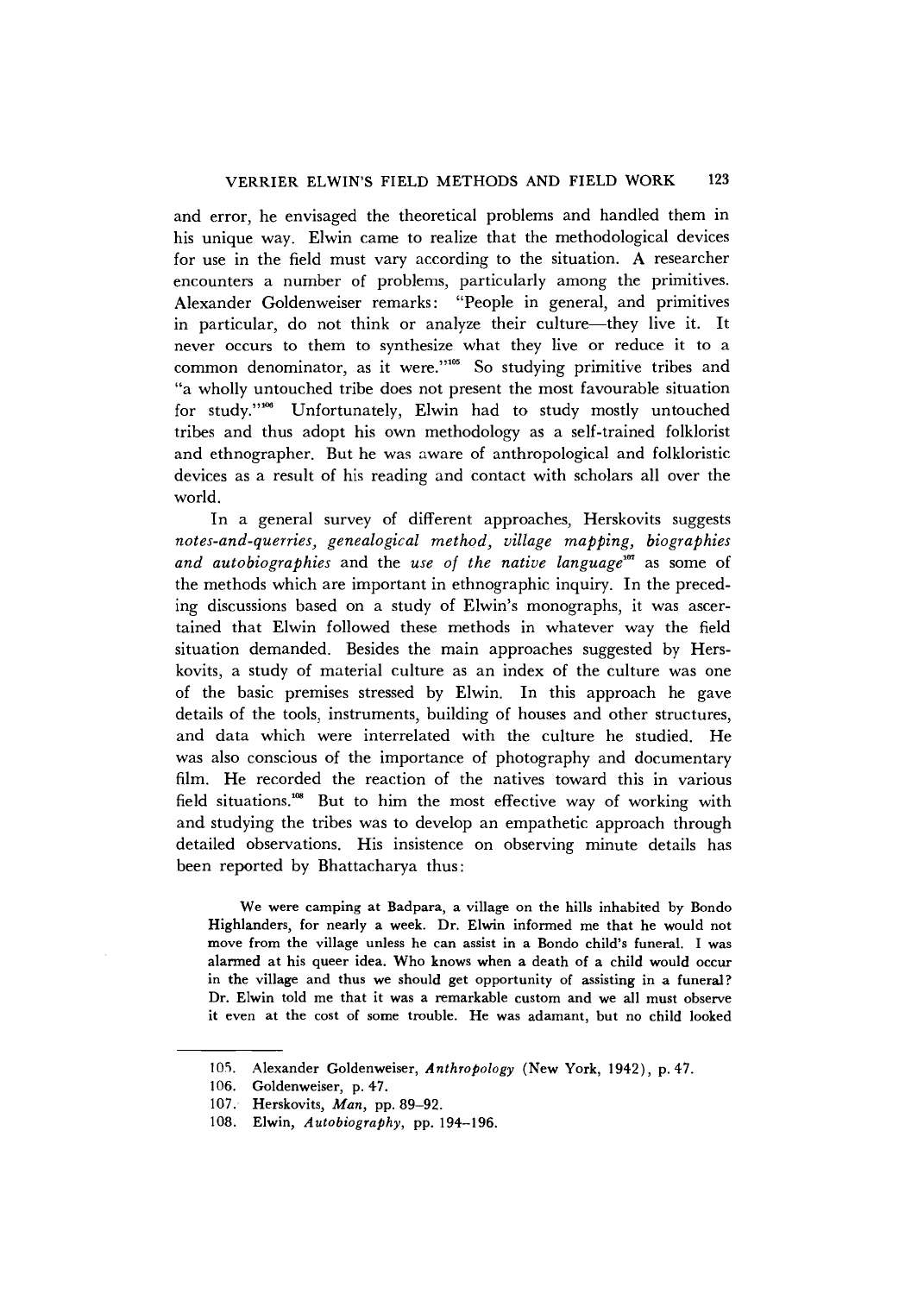to have any sign of early death. We continued to stay at the village with the greatest physical discomfort. At the end of a fortnight a child actually died much to our relief. I along with Dr. Elwin visited the cremation ground in the dead of night and observed the funeral rites at that place. It was remarkable indeed in view of the fact that a full adult-cremation was given to the ten-day old boy. $109$ 

For empirical study Elwin depended on folklore data in great detail to arrive at a theoretical premise instead of a speculative theory. Often his studies were criticized for "ethno-centrism" in the analysis. Such a charge is not completely true, as Bhattacharya observes: "To some extent it is true. But for this reason also he could enter deep into the life of the people and thus know of them most intimately which could not be understood by the outsider easily."<sup>110</sup> The essence of his mission may be termed as "love for the people" wherever he went and whatever he studied with insistence on "cultural relativism."<sup>111</sup> That is the key to understanding his field methods. As one of his co-workers stated: "Verrier then has not 'gone native,' but he has certainly 'gone Indian.' He belongs to us."<sup>112</sup> Finally, it can be said that to understand and analyze the field methods of Elwin, one needs to inquire into his personality in great detail through the study of his correspondence with scholars around the world, which has not yet been published.

III. Corpus of Lore

A. Standards and Methods of Collection

Before thematic evaluation of the work of any social scientist can proceed, one has to look into the data and discover the bases for the methods used in obtaining the data. Personal observations of the contextual situation are important, as are the standards and methods in collecting folklore materials. Hymes, in his discussion of linguistic anthropology, suggests that "an adequate ethnographic description is truly a theoretical task."<sup>113</sup> In accomplishing this task the value of lore and the method of obtaining it cannot be overlooked. The problems which the folklorist or ethnographer faces are: what to collect, how to collect, and when to collect. Terms of reference to the text and the context must be included. The contextual situations in which Elwin

<sup>109.</sup> Communicated to me by Professor Asutosh Bhattacharya.

<sup>110.</sup> Ibid.

<sup>111.</sup> Herskovits, *Man,* pp. 61-78.

<sup>112.</sup> Hivale, *Scholar Gypsy,* p. 221.

<sup>113.</sup> Dell Hymes, "Notes Toward a History of Linguistic Anthropology," *Anthropological Linguistics, V (1963), 91.*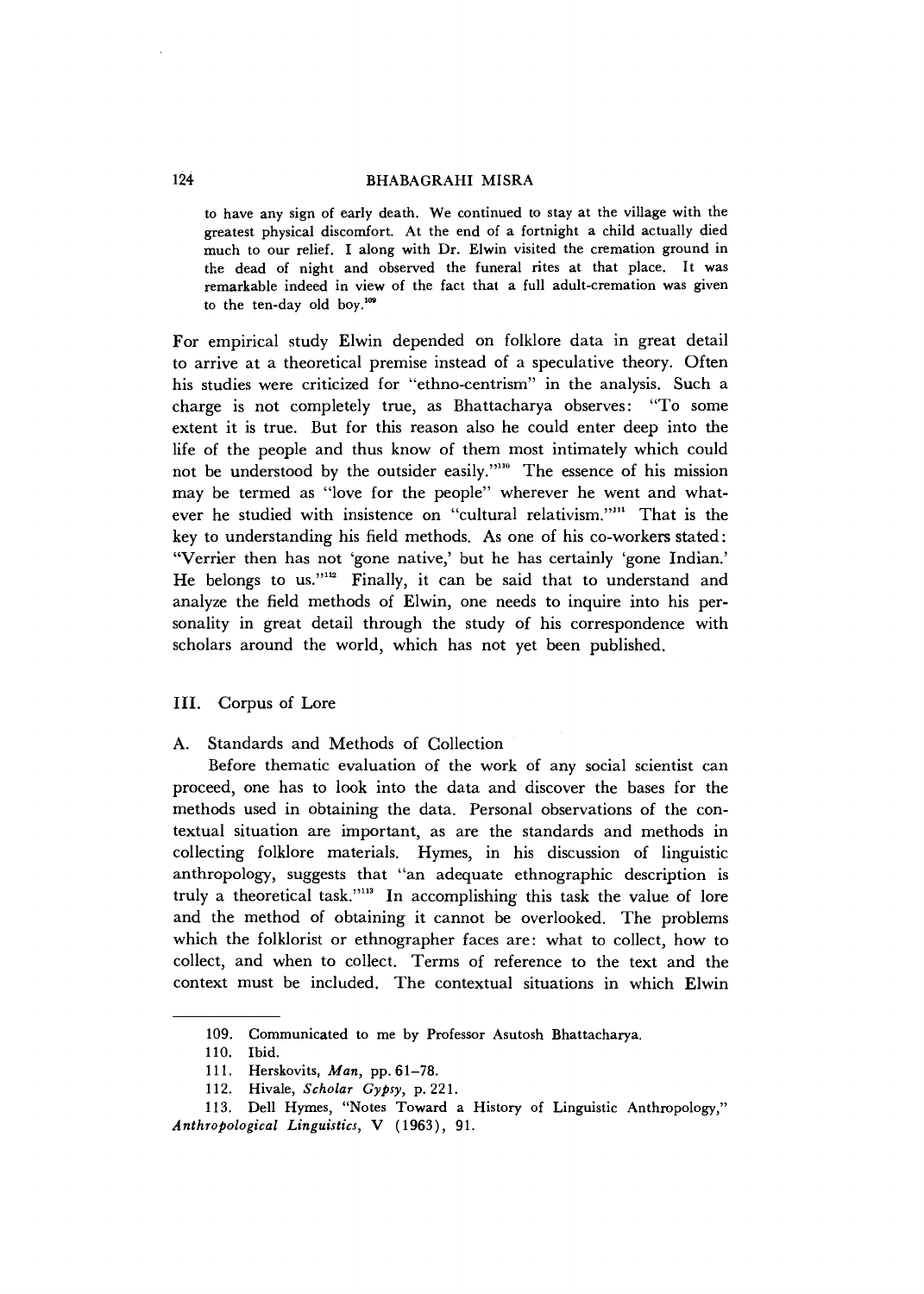worked and his stimulating experiences in the human aspects of the field situations have already been presented. Although previous discussion focused on his intimate bonds with the tribal life of India, the methods he adopted in collecting the lore need equal emphasis.

Goldstein, in a discussion of collecting methods, suggests that the "vacuum cleaner" approach in collecting folklore materials is preferable for a number of reasons.<sup>114</sup> Elwin adopted this approach since he was concerned with the relationship between the materials and the tribal life he was studying. In addition to the ethnographic works, he documented the lore in separate volumes covering the geographical areas he studied. Like Malinowski he was aware of the importance of these materials "as documents of native mentality."<sup>115</sup> Moreover, these expressive materials were also essential to him not as a facet of the culture but as the most valuable means for understanding the culture.<sup>116</sup> His descriptive observations in ethnography in their coverage and subjectivity relied heavily on these suitably annotated texts published in separate volumes. In this process he was interested both in preserving texts as important historical and literary documents and in obtaining insight into cultural complexities. Richard Dorson, in a discussion of the standards for collecting American folktales, considers three alternatives for an ideal folktale collector, "Money, Art, Truth," and suggests that one "Keep Truth as the primary goal."<sup>117</sup> To Elwin, truth was always of primary importance in his own ideals and ideology because of his theological education and rigorous training under Gandhi to experiment with truth in practical life.<sup>118</sup> Dorson further states:

<sup>114.</sup> Kenneth S. Goldstein, *A Guide for Field Workers in Folklore* (Hatboro, 1964), pp. 133-138.

<sup>115. &</sup>quot;A collection of ethnographic statements, characteristic narratives, typical utterances, items of folklore and magical formula has to be given as a *corpus inscriptionum,* as document of native mentality." Bronislaw Malinowski, *Argonauts of the Western Pacific* (New York, 1961), p. 24.

<sup>116. &</sup>quot;My purpose was never primarily to collect folk-tales or songs. This was incidental to my main task of ethnographic enquiry, though I have always considered that the light thrown on anthropological problems by both stories and poetry is of the greatest importance." Elwin, *Folk-Tales of Mahakoshal* (Bombay, 1944), p. xxiii; cited hereafter as *Mahakoshal.*

<sup>117.</sup> Richard M. Dorson, "Standards for Collecting and Publishing American Folktales," in "The Folktale: A Symposium," *JAF,* LXX (1957), 53-57.

<sup>118.</sup> Gandhi all through his life experimented with truth in practical terms and insisted that the inmates of his ashram and his followers adhere to it despite all difficulties. Elwin came to the field of tribal study being trained under Gandhi. For further reference to this aspect of Gandhi's life see Mohandas K. Gandhi, *My Experiments with Truth* (Washington, I960). Elwin stated, 'From my Oxford days I had been attached to the idea of Aletheia, the ultimate truth or reality,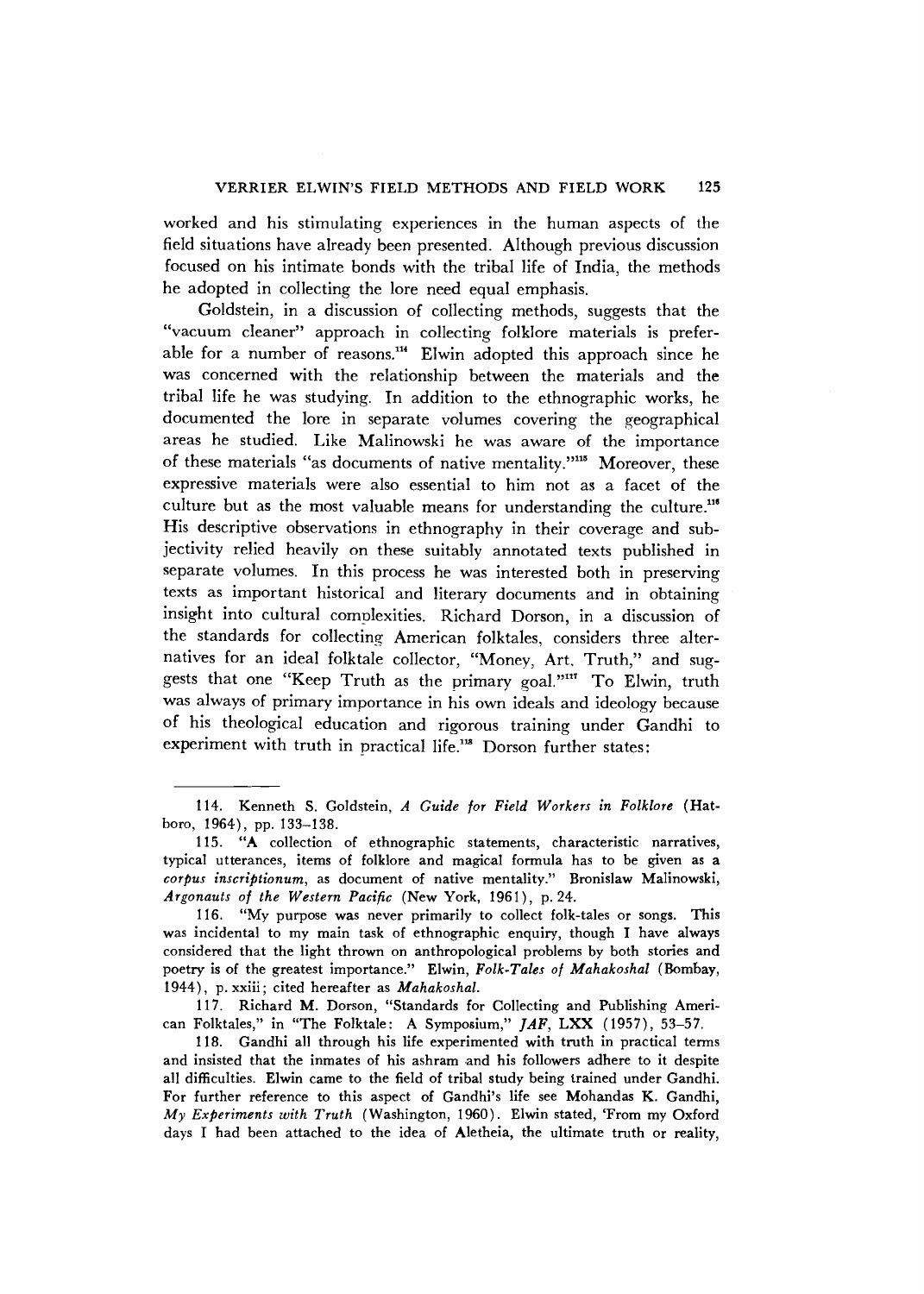Our ideal table-collection contains a number of elements. All of them edited texts, sketches of informants and settings, analyses and hypotheses, notes and indexes should be combined with imagination and understanding according to the special needs of each individual project.<sup>119</sup>

Examining any of Elwin's tale or song collections, one easily finds that they meet the standards envisaged by Dorson. Unlike many of the Indian Folktale collectors, Elwin strove to present his collections as authentic documents of tribal life. In a review of the *Folk-Tales of Mahakoshal,* Norman Brown explains:

. . . Mr. Elwin, himself a man of literary skill, feels the literary content of his stories throughout, though he scrupulously refrains from any doctoring or "improving" or even from excluding stories that have little, if any, artistic quality. With high appreciation of the value these stories have to the people among whom they circulate, and of the worth of these "primitive" people and their culture, he offers them as ethnological material. They are given in direct and most commendable—and for Indian folk-tales unusually—unbowdlerized form.120

Elwin's methods of collecting various genres of folklore varied according to the situation and the problem of language in the areas concerned. In his Madhyapradesh research the problem was not so difficult because the Madhyapradesh tribesmen were part of his life. He stayed among them, became one of them, and through his love and affection for the people won them over. So, in methods of collection Elwin did not have to depend on special informants. All members of the community were his informants, and they "opened their hearts."<sup>121</sup> The relationship of collector-clientele was absent. He did not set out to find singers or tale-tellers; they were all around him. Elwin collected everything, with the help of his team, while around the firesides in the little villages, on his tours through the hill areas of Madhyapradesh. In addition to texts, he included vivid descriptions of the social function of the tale-

as it appears in the Johannine writings. Gandhi emphasized this idea for me in his teaching on truth as God. Among the tribes too I wanted the truth as a philanthropologist. The truth about the tribes makes its contribution to our knowledge of mankind, and it is only as the truth about them is known that they will be properly regarded and rightly treated." *Autobiography,* p. 332.

<sup>119.</sup> Dorson, "Standards for Collecting and Publishing American Folktales, p. 57.

<sup>120.</sup> W. Norman Brown, "Review of *Folk-T ales of Mahakoshal/3 JAmOS,* LXVI (1946), 186. For defects in the Indian folktales published by his predecessors see Elwin, Mahakoshal, pp. xiii-xviii.

<sup>121.</sup> From Comments of Professor Walter Kaufmann.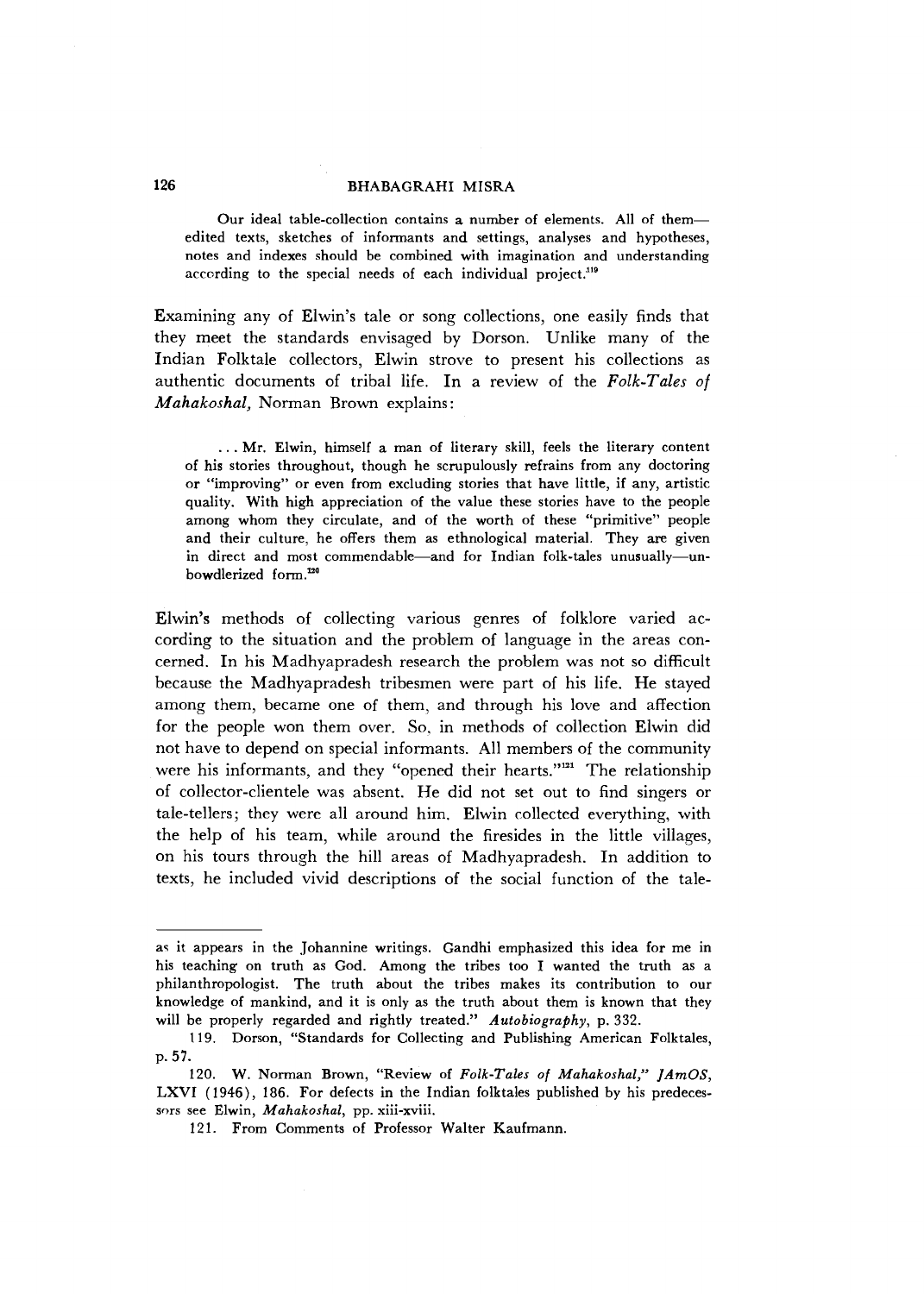telling situation.<sup>122</sup> In one such description he said:

We will give two more examples of the tales told by the fireside in these little villages among the Satpura Hills. They were given us by Hothu the Baiga in a remote village of Bilaspur. It was a strange and absorbing sight to watch in the firelight the wild handsome faces of the Baigas as they listened to Hothu, himself a tall, striking-looking man, naked save for a scanty loin-cloth, his long hair tied in a knot hanging on one side of his head, in his ears large rings of white and blue beads. Certainly he had the gift of speech. He told his stories with slow expressive gestures, long pauses, a touch of poetry • in his repetitions, and an inimitable trick of crumpling up his forehead at the funny bits. His first story was in form exactly parallel to the Saiia songs, a theme progressing gradually through various grades of innocence to a highly vulgar termination.<sup>228</sup>

But in his collections from Orissa and NEFA, the methodology changed slightly. Here he depended on his trained assistants to collect lore, and he was more concerned with the contents rather than with the linguistic aspects. In these areas the problem he encountered was the fantastic variety of languages and dialects forcing him to depend on interpreters. As Bhattacharya suggests, it was one of the drawbacks of his collections.124 But for a pioneer worker interested in the meaning and contents of lore, linguistic considerations were not of paramount importance in understanding the people. Although language is a historical product and the medium of expression for oral or written literature, it is not in a deeper sense a reflection of culture. In the words of Sapir:

Nor can I believe that culture and language are in any true sense casually related. Culture may be defined as *what* a society does and thinks. Language is a particular *how* of thought. It is difficult to see what particular causal relations may be expected to subsist between a selected inventory of experience (culture, a significant selection made by society) and the particular manner in which the society expresses all experience. The drift of culture, another way of saying history, is a complete series of changes in society's selected inventory—additions, losses, changes of emphasis and relation. The drift of language is not properly concerned with changes of content at all, merely concerned with changes of content at all, merely with changes in formal expression.125

<sup>122.</sup> For the importance of the study of this problem see Linda Dégh, "Some Questions of the Social Function of Story-telling," Acta Ethnographica, VI, (1945), 91-147.

<sup>123.</sup> Hivale and Elwin, *Songs of the Forest,* p. 28.

<sup>124.</sup> As Communicated to me by Professor Asutosh Bhattacharya.

<sup>125.</sup> Edward Sapir, *Language* (New York, 1949), p. 218.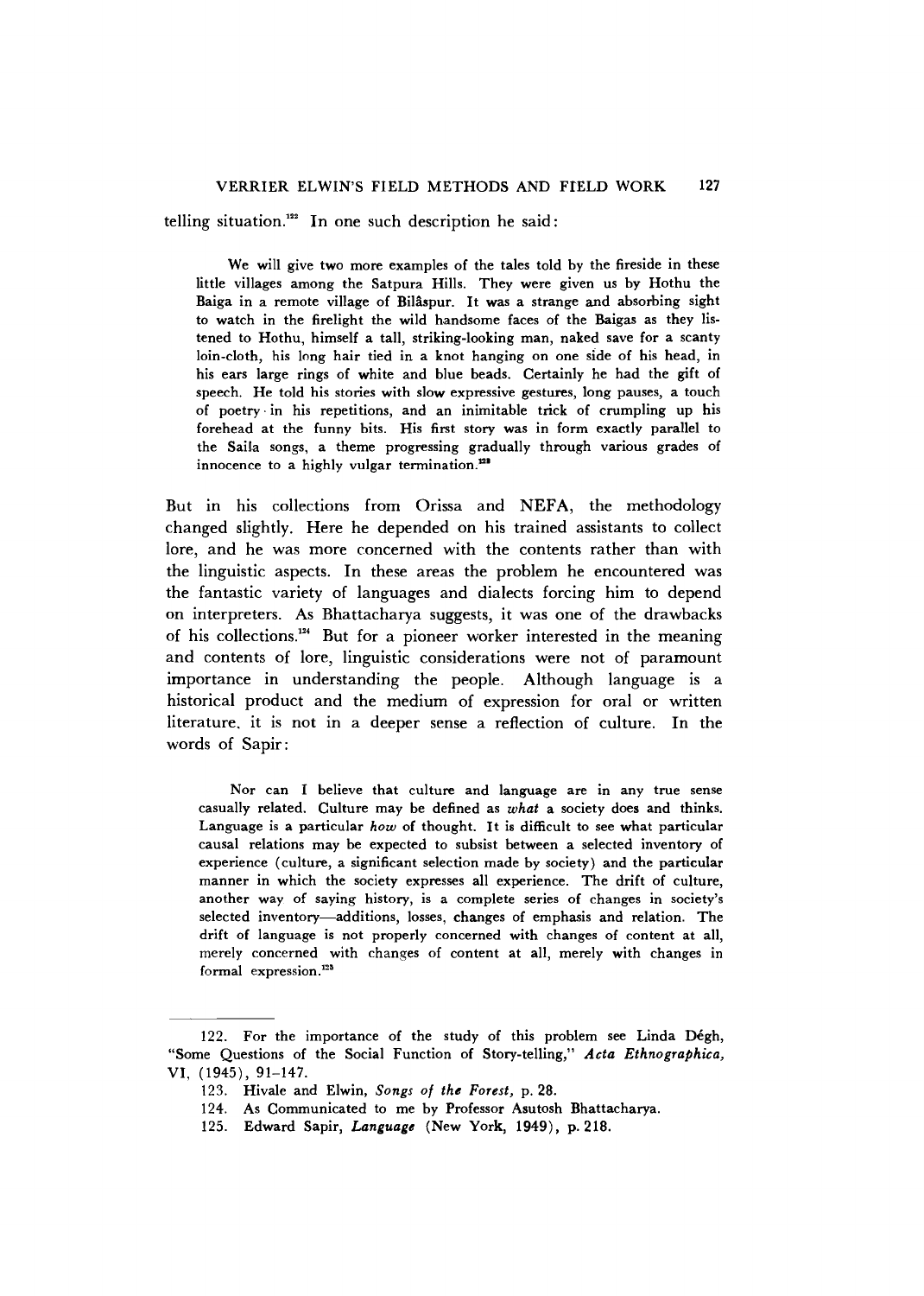This does not mean that Elwin neglected linguistic considerations. But he understood that these were beyond the limitations of his team and left this work to linguists. It is evident that his primary concern was not form but content and the exploration of vanishing social heritages as expressed in oral literature. In his analyses of the genres of a particular area, he undertook a multifaceted approach.

B. The Problems of Language and Translation

Research in India in either the humanities or the social sciences requires a basic knowledge of the Great Tradition in the complex civilization of India. The study of the Sanskrit language is a prerequisite for understanding the interaction between the "Great Tradition" and the "Little Tradition."<sup>128</sup> To increase his knowledge about the East in preparation for a comparative study of religious issues, Elwin took language training in Sanskrit and Marathi during his early association with *Christa Seva Sangh* in Poona. As Elwin put it:

I was fortunate in having a wonderful old Brahmin, H.V. Harshe, who was the embodiment of the best kind of traditional Hinduism. He spent most of my language-lessons discussing Hindu mysticism and philosophy with the result that after six months I knew the Marathi or Sanskrit words for most of the higher spiritual states, Yogic postures and exercises but 1 was quite incapable of ordering lunch at a railway station.<sup>127</sup>

Besides his workable knowledge of Sanskrit, he acquired a commendable facility with Hindi when he moved from theological work to social work. During his long residence in Madhyapradesh, he learned Gondi.<sup>128</sup> He was not interested in the linguistic analysis of the texts he collected or in the study of language as an aspect of culture.<sup>396</sup> But he had some knowledge of general linguistics, which is evident from his use of the various terms and concepts in almost all of his ethnographic works as well as in the collections and the glossaries provided in each of his works.

<sup>126.</sup> See Robert Redfield, *The Little Community/Peasant Society and Cul* $ture$  (Chicago, 1965), pp. 40-59.

ture (Chicago, 1965), pp. 40-59. Also Elwin's statement: "My studies of Hinduism in Poona were also of great benefit. The majority of the tribal people outside Assam have been profoundly influenced by that great religion and it is not possible to understand them without knowing what it is about." *Autobiography*, p. 141.

Elwin, *Autobiography,* p. 41.

<sup>128.</sup> Appendix III, A, p. 2.

Piddington, p. 564; Herskovits, *Man,* p. 454,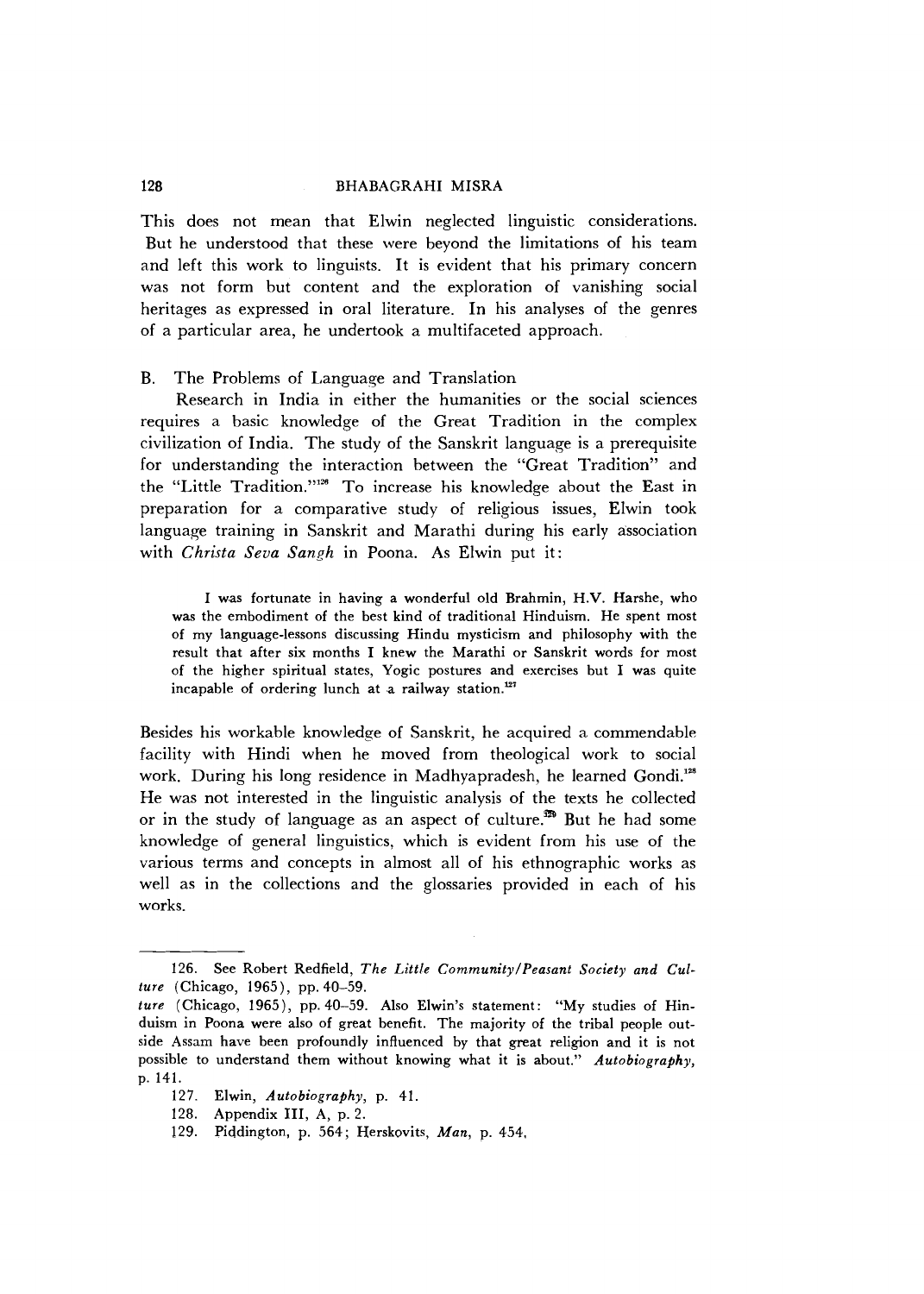# VERRIER ELWIN'S FIELD METHODS AND FIELD WORK 129

Although Elwin realized the importance of knowing the languages of the people he wanted to study, in all areas it was not a practical possibility for him to master the language. Even though knowledge of the native language is a valuable tool for any kind of fieldwork,<sup>130</sup> communication can be achieved in other ways. Piddington suggests four ways of establishing communication in the field situation: 1. through interpreters, 2. through some *lingua franca,* 3. by obtaining information from those who speak the language of the informant, and 4. by learning the language.131 In the Madhyapradesh researches, Elwin did not have any difficulty in establishing communication since he knew the Gond language and his wife was a Gond. But in the Orissa and NEFA researches, he depended langely on interpreters. In the case of the Orissa researches, he also communicated through Hindi (the *lingua franca* of India) and through bilinguals and multiple interpreters.<sup>132</sup>

In ethnographic works, importance has always been laid on mastering the language of the people to be studied. But for all practical purposes it has been found that mastering a language has been a formidable task for ethnographers. Discussing this problem of linguistic adaptability, Mead thinks that learning the language should be considered as a tool, and competency in the spoken language is not an absolute necessity. This she calls "virtuosity."<sup>33</sup> An analysis of Elwin's work reveals that he had the requisite "virtuosity" in working among the various tribes.

Translation as well as language poses a problem in ethnographic and folkloristic work. Without adequate knowledge of the native language, there remains a chance of misrepresenting the culture of the people. In the present discussion we are not concerned with translation as a theoretical problem<sup>134</sup> but as a reality in the field situation. In most cases Elwin translated materials on the spot with the help of the interpreters and using a typewriter in the field.<sup>185</sup> Then these translations were checked and rechecked with the help of the syndicate<sup>138</sup> before the final publication. Although he was primarily concerned with the content and

132. As communicated to me by Professor Bhattacharya.

133. Margaret Mead, "Native Languages as Field-work Tools," AA, XIL, (1939), 189-206.

134. Elwin discusses this problem in the introduction to most of his collections. For example, see *Autobiography*, pp. 144-146; Elwin, "Epilogue," Man *in India, XXIII* (1943), 81-89.

135. For an analogous example see Melville J. and Francis S. Herskovits, *Dahomean Narrative* (Evanston, 1958), pp. 6-8; on the use of a typewriter in the field see Piddington, p. 567,

136. See footnote 16.

<sup>130.</sup> Piddington, p. 564.

<sup>131.</sup> Piddington, p. 566.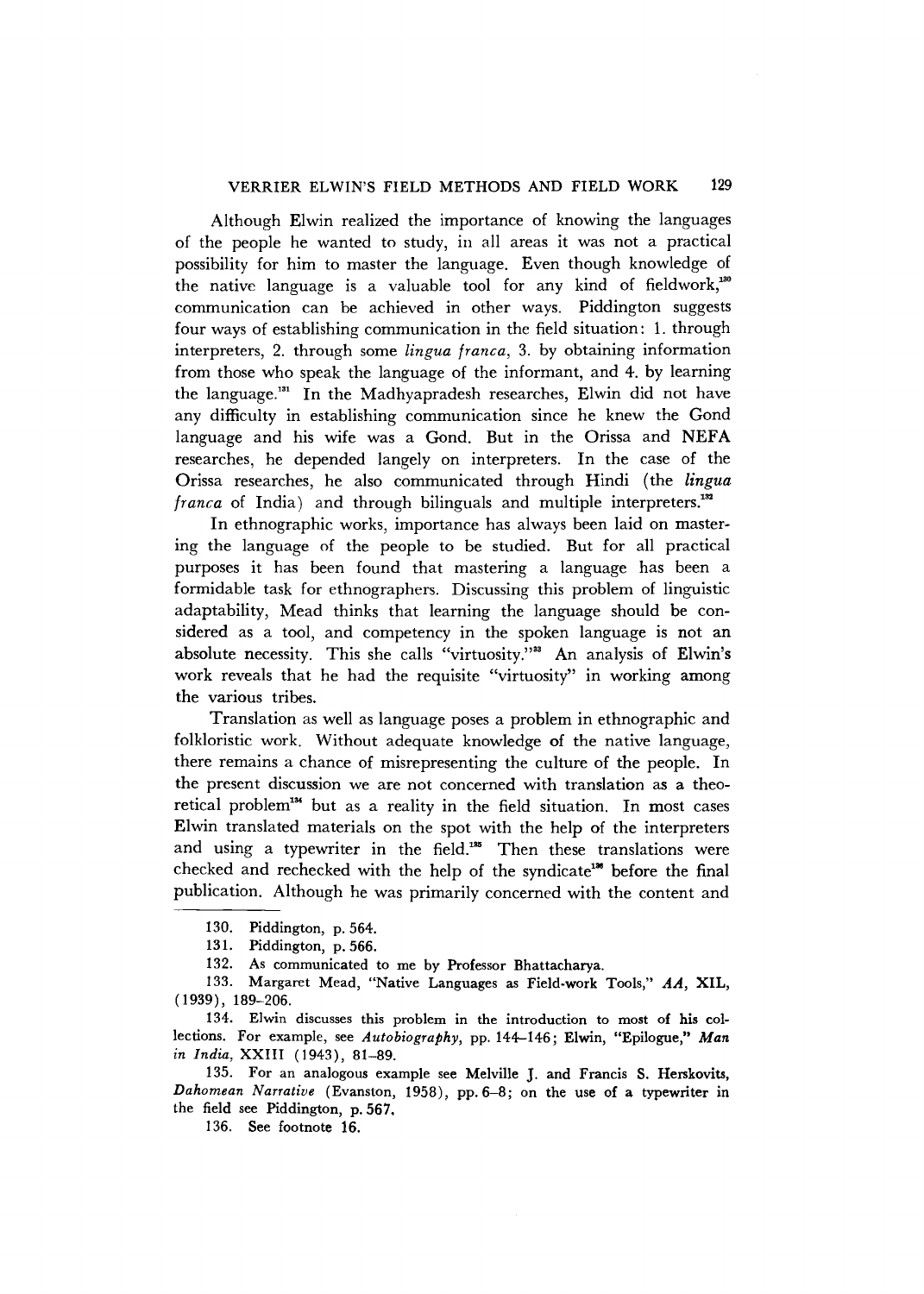meaning of the lore, he was sensitive to the intensity of the words and images.<sup>137</sup> Elwin collected folklore as incidental to ethnographic inquiry,<sup>138</sup> and in the collected volumes he emphasized the appreciation of folklore as literature. Leach, in his address to the American Folklore Society, stresses "the interdependence of appreciation and scholarship"<sup>189</sup> collecting and analyzing folklore materials. An item of folklore material has been interpreted by Elwin both as sociological material and as a genuine piece of literature. In other words, he tried to synthesize appreciation and scholarship as suggested by Leach. As Elwin said: "Every story has been tested against the background of the ethnographic monographs and there is nothing inconsistent between this book and those."<sup>140</sup>

Elwin's translations took place at two levels. In reporting about the people and their tradition, he used the ethnographic method of translation. As Casagrande puts it:

The attitudes and values, the experience and tradition of a people, inevitably become involved in the freight of meaning carried by a language. In effect, one does not translate LANGUAGES, one translates CULTURES. Ethnography may, in fact, be thought of as a form of translation. That it is possible to translate one language into another at all attests to the universalities of culture, to common vicissitudes of human life, and to the like capabilities of men throughout the earth...."<sup>141</sup>

In translating folktales, Elwin used the aesthetic-poetic method.<sup>142</sup> "My custom," said Elwin, "was to translate the stories on the spot, as they were narrated or interpreted to me. I have translated them literally, as if I was translating poetry: that is to say, I have inserted no new symbol or image, and I have tried to avoid words which, though neutral in themselves, carry association alien to the tribal consciousness."<sup>144</sup>

<sup>137. &</sup>quot;I tried to represent the meaning as literally as possible, within the limits of the demands of poetry, and was scrupulous in introducing no new image.55 *Autobiography,* p. 145.

<sup>138.</sup> See footnote 16.

<sup>139.</sup> MacEdward Leach, "What Shall We Do with 'Little Matty Groves'", *JAF.* LXXVI (1963), 194-199.

<sup>140.</sup> Elwin, *Mahakoshal,* p. xix.

<sup>141.</sup> Joseph B. Casagrande, "The Ends of Translation," International Journal American Linguistics, XX (1954), 338.

<sup>142.</sup> Casagrande. pp. 335-340. Here he discusses four types of translations: a. pragmatic, b. aesthetic-poetic, c.linguistic, and d. ethnographic. In aestheticpoetic translation the emphasis is laid on the expressive factor of the materials translated.

<sup>143.</sup> Elwin, *Tribal Myths of Orissa* (Bombay, 1954), p. x; cited hereafter as *Orissa.*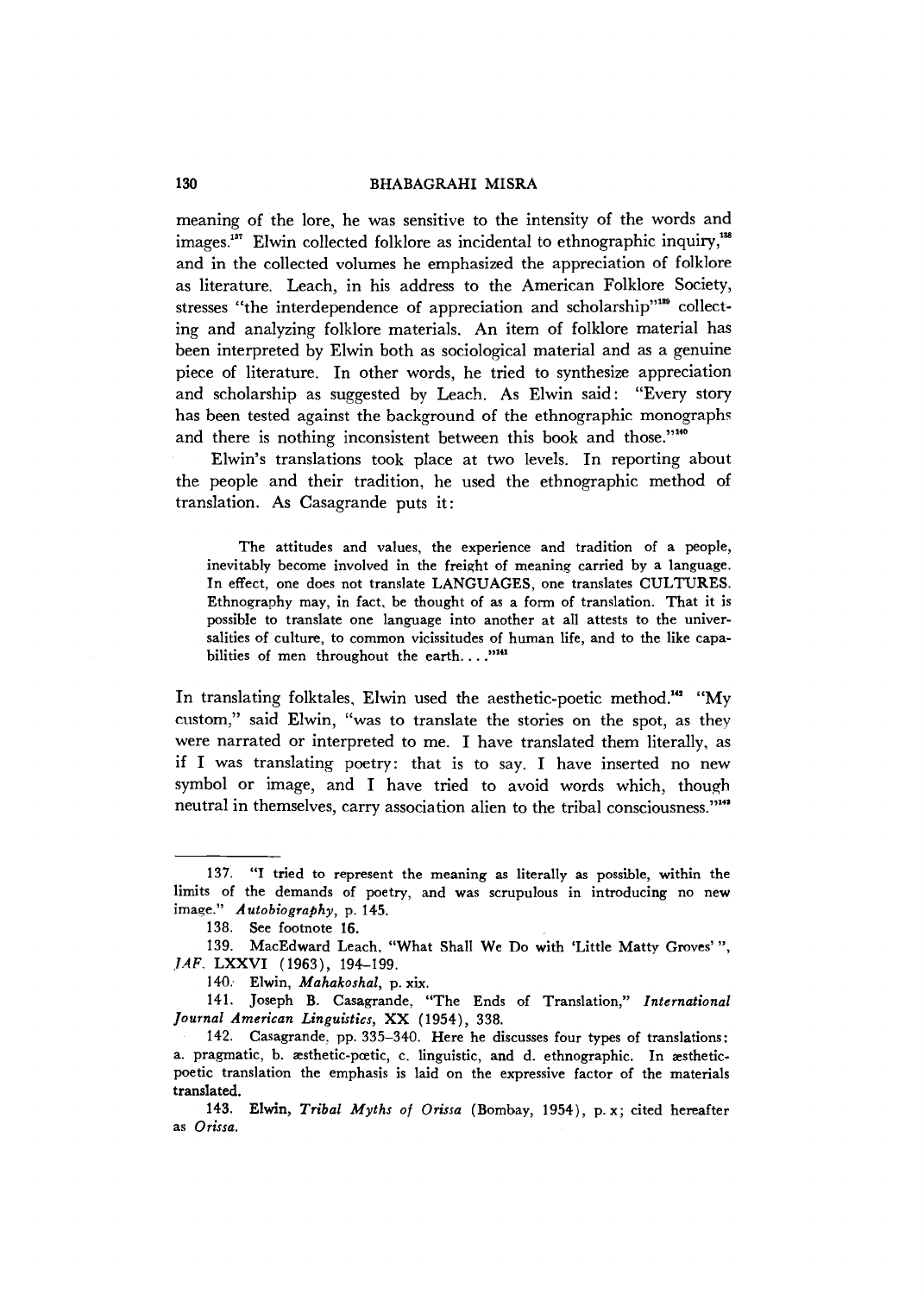He followed this method in all of his translations.<sup>44</sup> For models he chose the translations by Bompas<sup>145</sup> and Mills<sup>146</sup> because they were "clear, straightforward, readable, without the introduction of a single jarring note."<sup>47</sup> He follows them to avoid producing collections "which have been regarded in India as a suitable pastime for the clergy and for English ladies."148

In translating the songs Elwin depended upon the models of Waley<sup>149</sup> and Archer.<sup>180</sup> Archer, commenting on Elwin's translations, suggests,"Blake turned the element of English folksongs into great poetry which was individual and communal. These Gond poems are elements for us in the same way."<sup>151</sup> Archer compares Elwin's work with "Malinowski's main contention, for only an intimate knowledge of a language in terms of its actual living use can give translations their vital veracity."<sup>152</sup> Archer continues:

*Folksongs of the Maikal Hills* and *Folksongs of Chhatisgarh* are primarily collections of poems but they are also commentaries on a whole way of tribal life. *The Baiga,* an ethnographic monograph, contains some of Elwin's finest translations and was in fact the first book on an aboriginal tribe to use songs *•* everywhere as "documents." Indeed in all his work it is difficult to say where ethnography ends and poetry begins; for the poetry is ethnography and the ethnography is poetry.<sup>153</sup>

To what extent folklorists and anthropologists can follow a definite standard envisaged by Malinowski is still polemical.<sup>154</sup> But Elwin de-

144. Elwin, *Myths of the North-East Frontier of India*, (Shillong, 1958), p. x.

145. C.H. Bompas, *Folklore of the Santal Paraganas,* (London, 1909).

146. J.P. Mills, "Folk Stories in Lhota Naga," *Journal of Asiatic Society of Bengal,* X X II (1926), 239-318.

147. Elwin, *Mahakoshal*, p. xviii.

148. Elwin, *Mahakoshal,* p. xv.

149. Arthur Waley, *One Hundred and Seventy Chinese Poems* (London, 1928) ; Elwin, *Autobiography,* p. 145.

150. W.G. Archer, *The Blue Grove* (London, 1940). Elwin reviewed this book in *Man*, (1941), 40-41.

151. W.G. Archer, "Comment," in Elwin, *Folksongs of Chhatisgarh* (Bombay, 1946) p. xxi.

152. Archer, p. xxv.

153. Archer, p. Xxv.

154. Malinowski's techniques of translation include four phases: a. word by word or interlinear, b. "free", c. collation of the interlinear and free, and d. contextual specification of meaning. See Raymond Firth, "Ethnographic analysis and language with reference to Malinowski's views" in *Man and Culture : an evaluation of the work of Bronislaw Malinowski* (London, 1957), pp. 107-108.